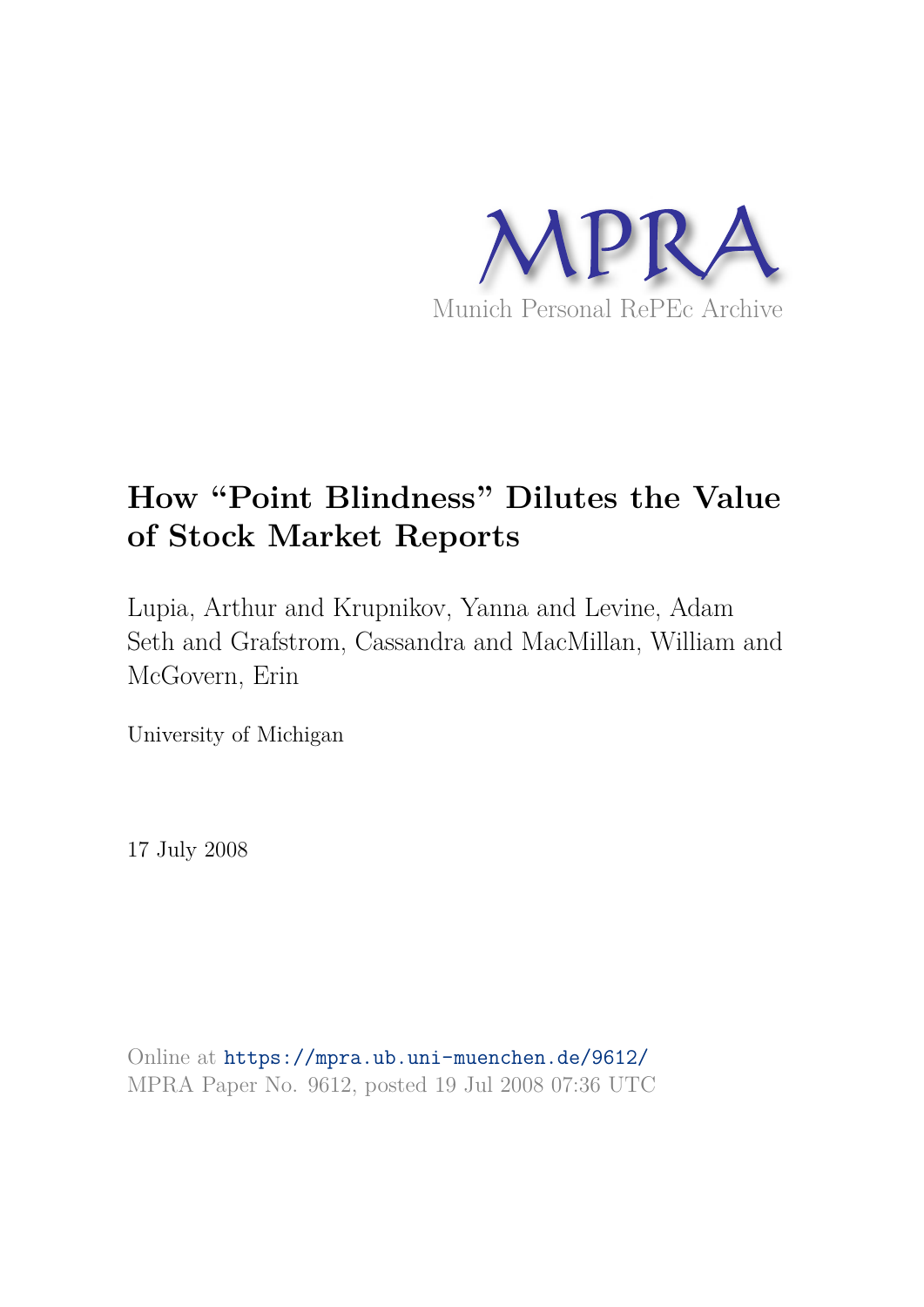## **How "Point Blindness" Dilutes the Value of Stock Market Reports**

Arthur Lupia, Yanna Krupnikov, Adam Seth Levine, Cassandra Grafstrom, William D. MacMillan, and Erin McGovern

University of Michigan

July 17, 2008



Arthur Lupia is the Hal R. Varian Collegiate Professor of Political Science and Principal Investigator of the American National Election Studies at the University of Michigan. Cassandra Grafstrom, Yanna Krupnikov, Adam Seth Levine, William D. MacMillan, and Erin McGovern are graduate students in the Department of Political Science at the University of Michigan. Lupia acknowledges the financial support of the John Simon Guggenheim Foundation and the Center for Political Studies at the University of Michigan.

We thank Katherine Drake, Ramy S. Farid, Erika Franklin Fowler, Robert J. Franzese, Jacob Hacker, James D. Morrow, Spencer Piston, Samuel L. Popkin, Paul Quirk, Tyler Shumway, Kaare Strom, and Alexander Von Hagen-Jamar for helpful comments on the initial version of this draft. We thank Kelly Ogden-Schuette for research assistance.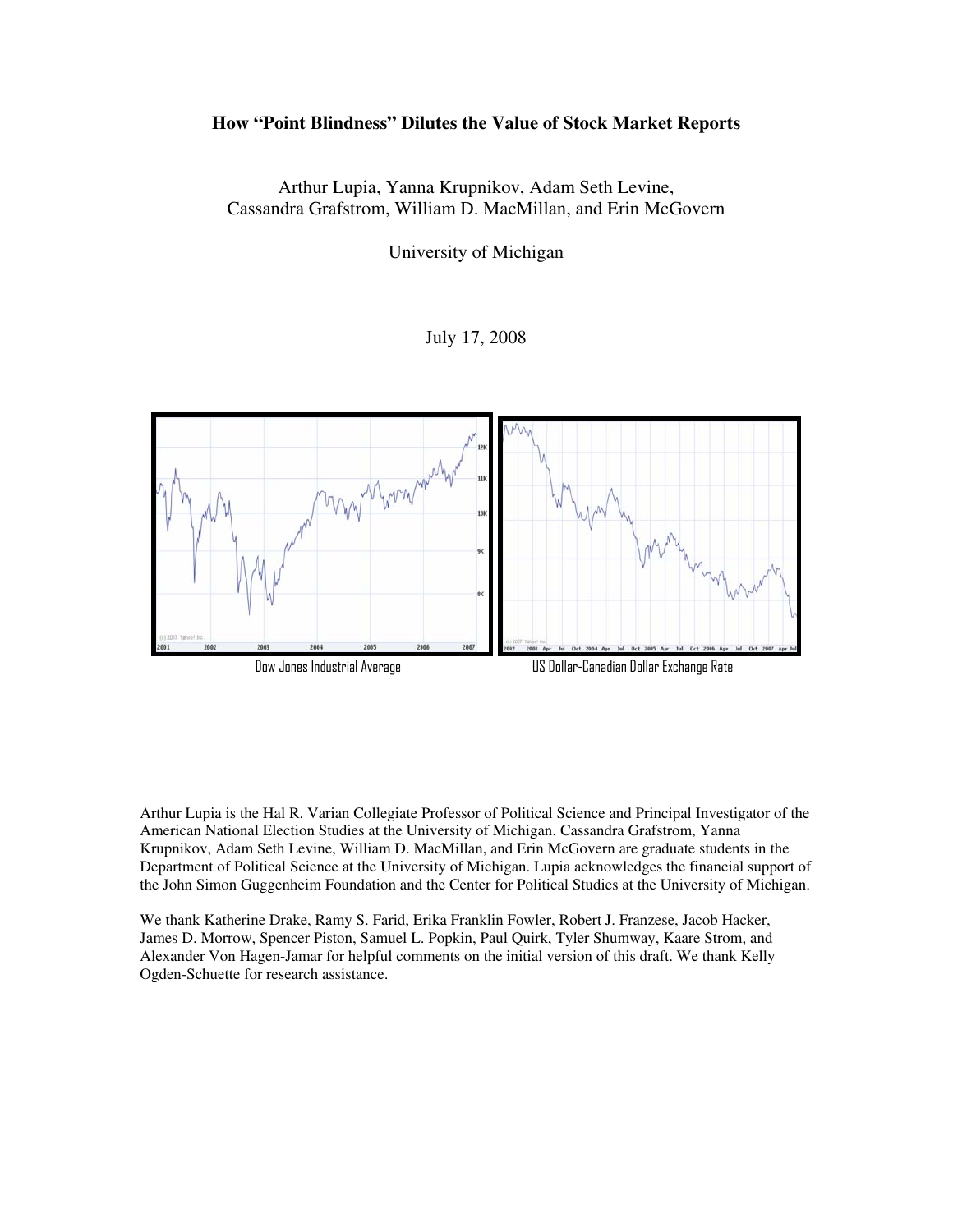## **How "Point Blindness" Dilutes the Value of Stock Market Reports**

## *Abstract*

The stock index "point" is a focal component of financial news reports. While much attention is paid to changes in stock index point totals, few people realize that the value of a stock index "point" varies (and has recently declined). We call this perceptual phenomenon "point blindness" and explain its threat to investors. Simple changes in media presentations of stock index information can counter point blindness. These changes are easy to implement and can help audiences make better financial decisions. An experiment on over 2000 participants shows such changes significantly altering their perceptions of the stock market.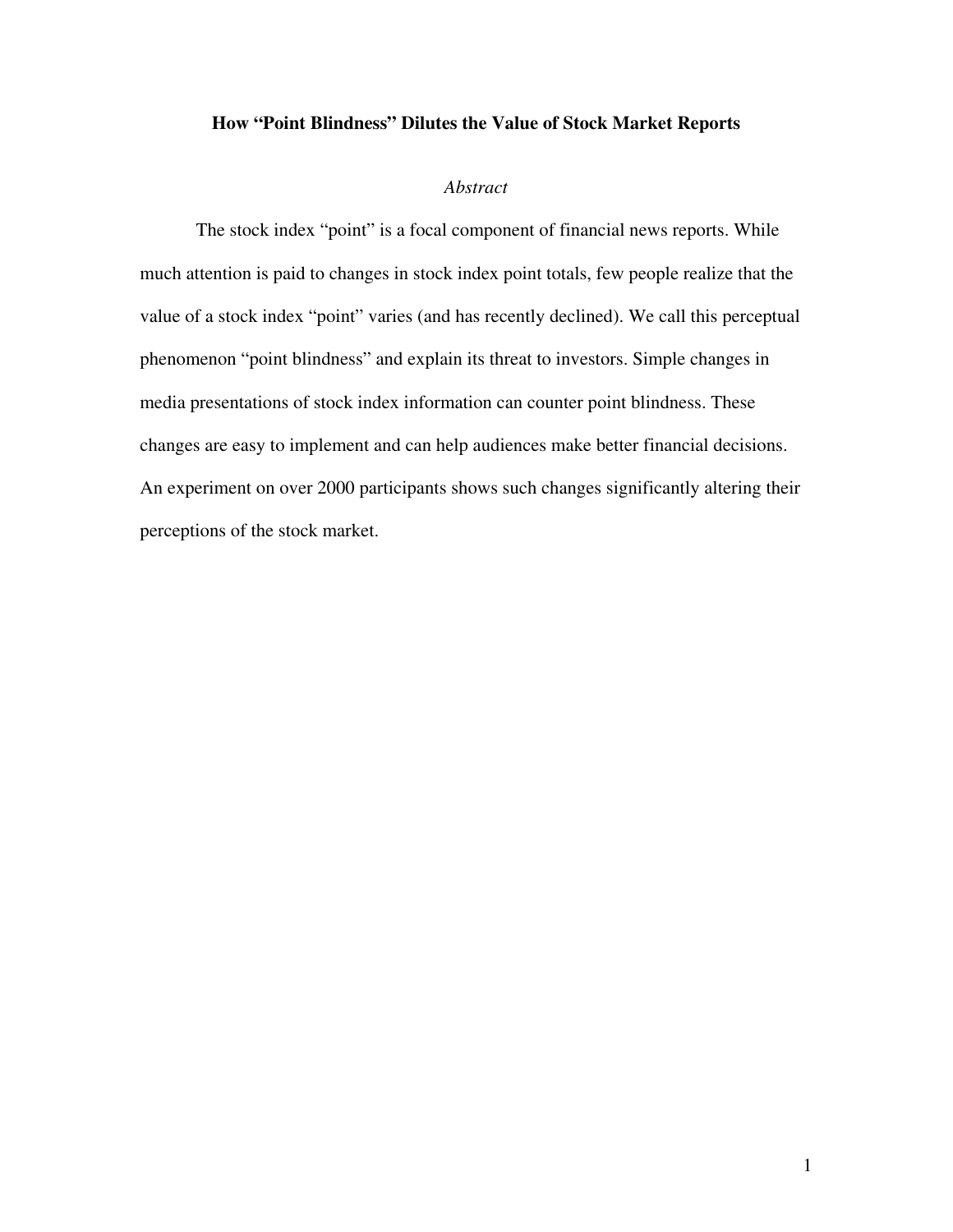Millions of Americans pay attention to US stock market news. They get this news from many sources. Print outlets, 24-hour news networks, and thousands of websites provide scores of financial reports. Many of these reports focus on the rises and falls of major stock indices. As Shiller (2001:60) puts it, "Nothing beats the stock market for sheer frequency of interesting news items."

One reason for increased attention to the stock market is an important shift in responsibility for the post-work well being of American workers. Part of this shift is from employers to workers. Participation in defined benefit plans (e.g., pensions) has dropped significantly over the past two decades while participation in defined contribution plans (e.g., IRAs, 401(k)s and 403(b)s) has skyrocketed (Poterba et al 2006). A parallel shift from government to workers is also occurring due to growing doubts about the extent to which Americans can count on Social Security for retirement income. As the 2007 Annual Report of the Social Security Administration states:

"The financial condition of the Social Security and Medicare programs remains problematic; we believe their currently projected long run growth rates are not sustainable under current financing arrangements. Social Security's current annual surpluses of tax income over expenditures will soon begin to decline and then turn into rapidly growing deficits as the baby boom generation retires…. The longer we wait to address these challenges, the more limited will be the options available, the greater will be the required adjustments, and the more severe the potential detrimental economic impact on our nation."<sup>1</sup>

Where recent generations looked to pensions or government for post-work

guarantees of income, younger and middle-age workers have a different future ahead.

Their future financial security is more likely to depend on their own and others'

investment decisions. As a result, what people believe about the stock market matters not

just to their own financial futures but also to governments (and others whose assistance

will be sought) if large numbers of investors make bad choices simultaneously. For these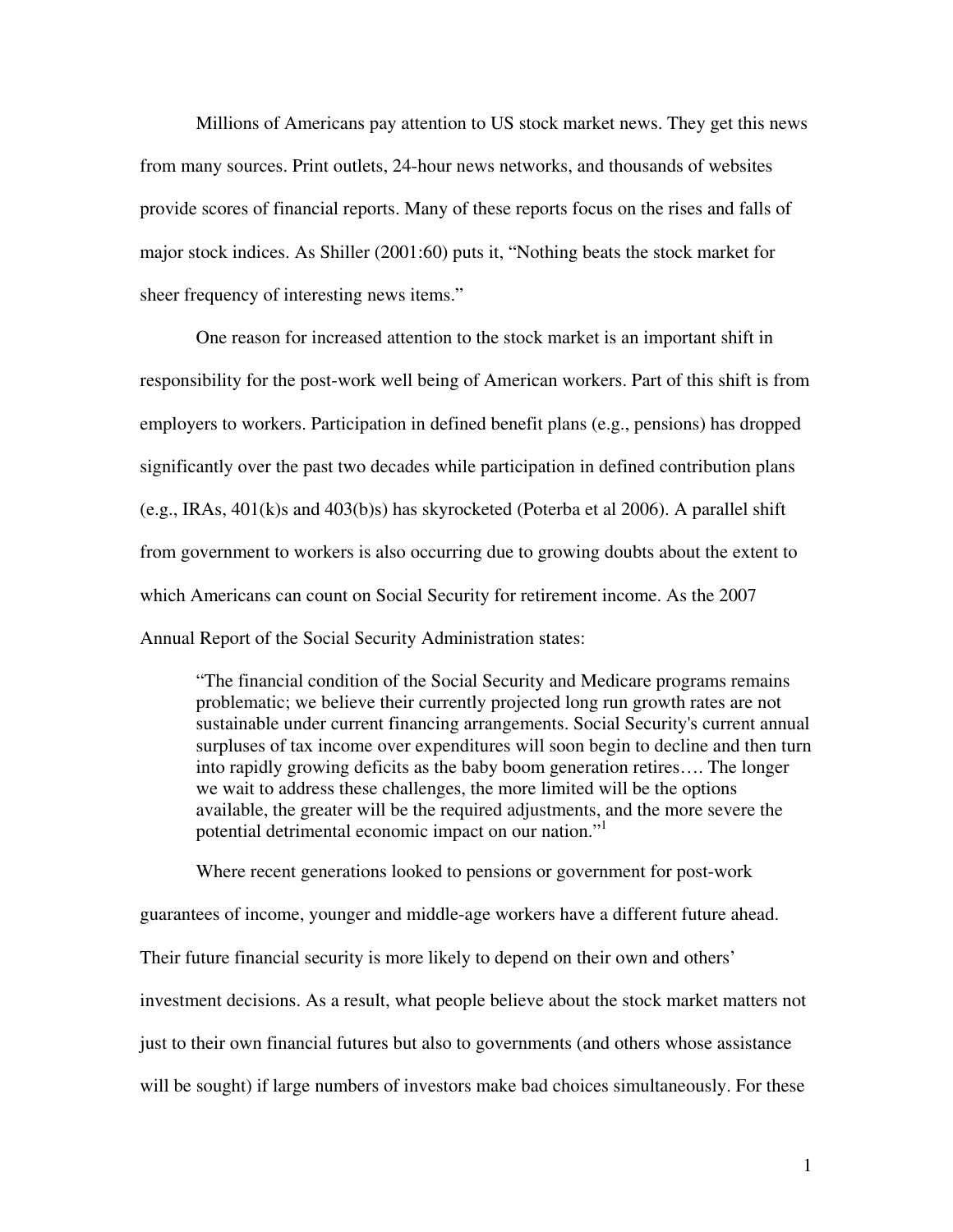and other reasons, the inferences that Americans draw from stock market news have important implications.

In what follows, we use several analytic methods to examine how a key piece of information about stock market performance is communicated through news reports and understood by citizens. The piece of information is the value of a stock index "point." Many "business" or "finance" news segments begin with reports about the daily movements of major stock indices. A common highlight of such reports is that a stock index is up or down a certain number of "points" (e.g., "the Dow was up 30 points today and the S&P was up 7"). On days when these changes are large, they grab headlines.

Do media reports of this kind fuel a consequential mass blindness? We argue that they do. While many reports focus people's attention on the changing number of stock index "points," few, if any, offer information indicating the frequently changing value of an index "point." Hence, people perceive a Dow, S&P, or NASDAQ point in the way that they perceive a "centimeter" or a "day" -- as metrics of constant value. They are not.

We call the perceptual phenomenon *point blindness* (i.e., a blindness to changes in the value of a stock index point). Point blindness can reduce the informative value of stock market reports and can lead people to systematically misestimate domestic stock returns relative to other possible investments. It also increases the risk of new demands on future governments if many prospective retirees make such errors simultaneously.

In what follows, we explain how the value of a Dow Jones Industrial Average (DJIA) point has changed in recent years, examine the extent to which this change has been reported, derive a simple palliative to counter point blindness, and evaluate the palliative using an experiment. We do this in three steps.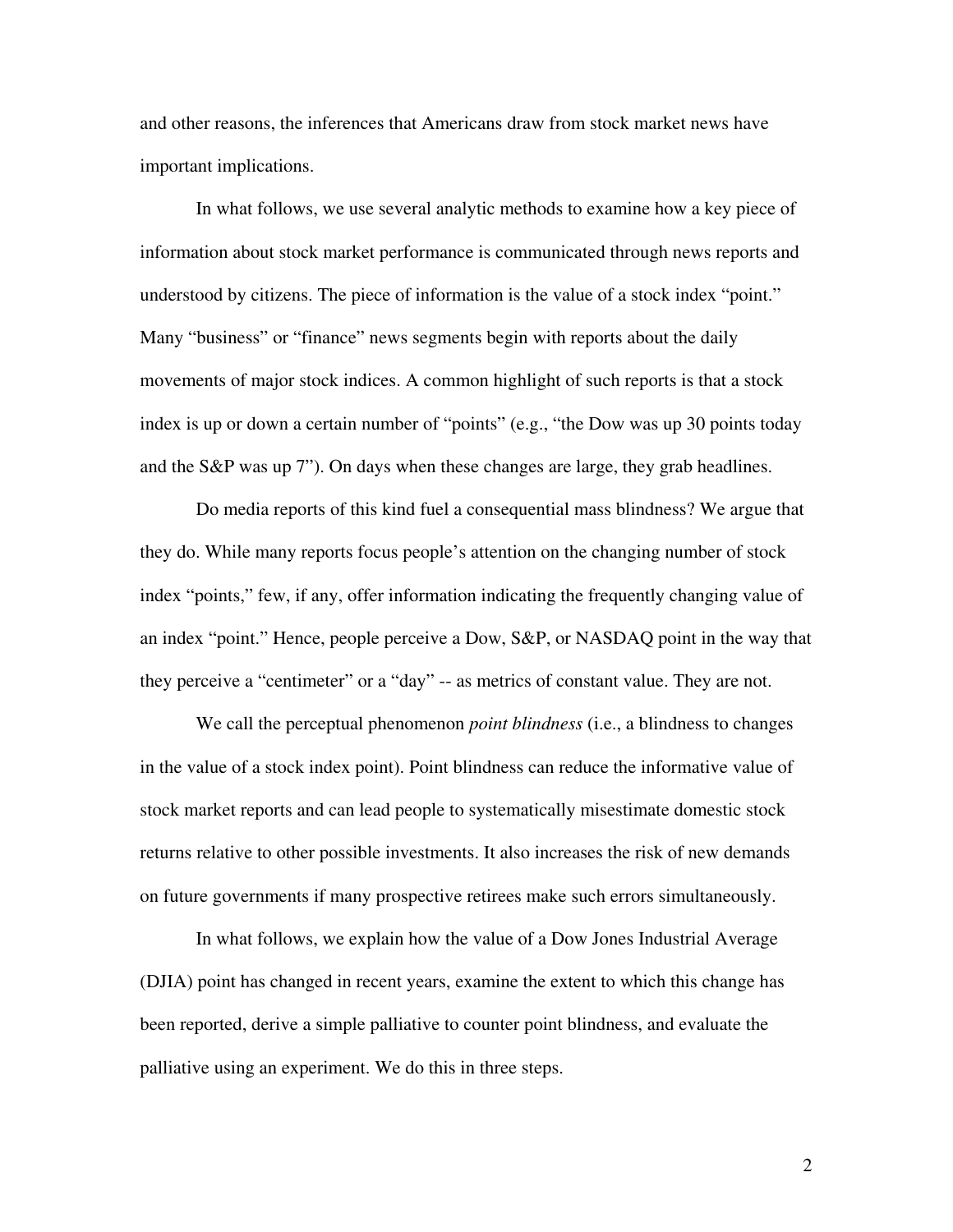First, we use a thought experiment entitled "Loonies Under Your Bed" to show how point blindness, in combination with a widely-unappreciated recent drop in the value of "DJIA points," casts the oft-reported gains of the "extended bull market of 2002-2007" in a sobering light.

Second, we examine how a leading media outlet reports stock market information. Our content analysis of *New York Times* stories during the fall of 2006, when the DJIA was reported as having broken many records, confirms that its reports did not alert readers to a notable decline in the value of index points. In other words, important information about the 2002-2007 dilution in the value of a DJIA point went unreported. Hence, existing reports fuel point blindness amongst those persons who rely on publications such as the *Times* for financial news.

Third, we argue that simple alterations to current means of presenting stock market information can help people adapt to point blindness. These alterations entail a commitment to making objectively relevant fluctuations in the value of a DJIA point easier for audiences to perceive. Such alterations can convey important information to millions of investors. To examine whether such effects occur, we report on the results of an experiment run on a nationally representative sample of over 2000 Americans in 2008. It demonstrates that simple presentational changes of the kind just described have large effects on how many in the public perceive the stock market. These results support our main conclusion, which is that simple changes in media coverage of the stock market can counter point blindness.

In sum, the shift in retirement income responsibility from employers and government to workers makes recognition of point blindness important. Combating point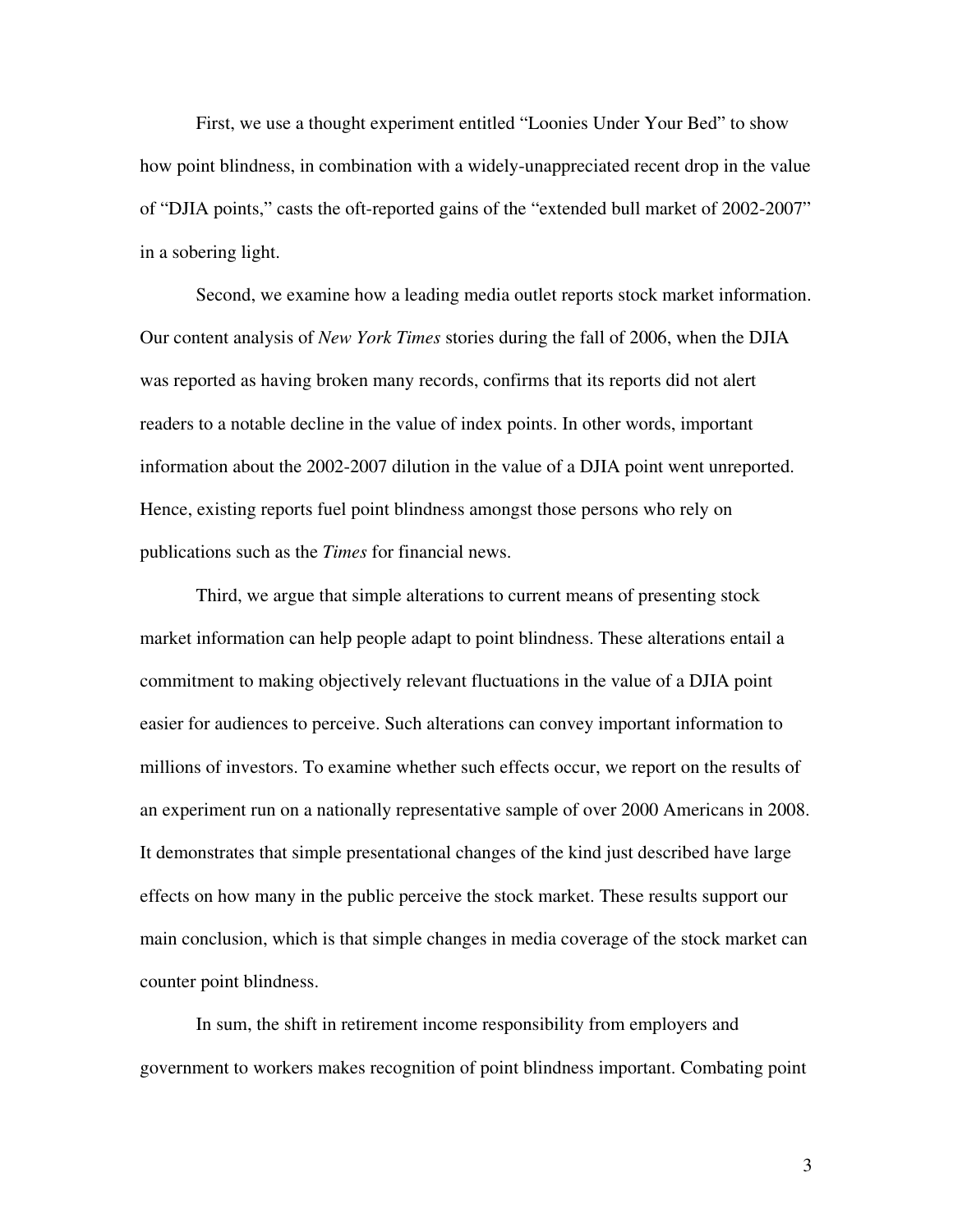blindness by paying greater attention to how stock market information is conveyed, and understood, is a topic in which individuals and governments have a long-term interest.

#### *"Loonies under Your Bed"*

Here, we describe a thought experiment that reveals the potential significance of point blindness. The experiment can begin on any day in the years 2001 through 2007. For the sake of example, we focus on January 2, 2001, the first day in our database. (Later, we will show that what we find to be true about this day is true for many others.)

On the start date of the experiment, a subject is given the number of US dollars (USD) that matches the closing point total of the DJIA. On January 2, 2001, this amount is \$10,646.15. With this money, she can do one of two things.

*Option 1.* Use her USD to buy "one share of that day's DJIA." On January 2, 2001, such a purchase will result in her owning approximately 6.5 shares of each of the DJIA's 30 components. The reason that "one share of the January 2, 2001 DJIA" gives her so many shares of stock is that the reported DJIA point total is the sum of the components' listed closing prices adjusted by a divisor. The DJIA divisor is adjusted after any significant change in a DJIA component or in the index itself. Its purpose is to reduce the impact of such events on daily movements of the DJIA's point total. On January 2, 2001, the divisor was 0.15369402, which meant that the summed cost of one share of each DJIA component was 1636.25 USD. So for 10646.15 USD, the subject can purchase 6.506432 shares of each component. To simplify the example, we assume that she pays no commissions or other transaction costs when acquiring or selling the stocks, she collects any dividends that accrue to the stocks that she holds, and she benefits from splits or similar passive benefits of stock ownership.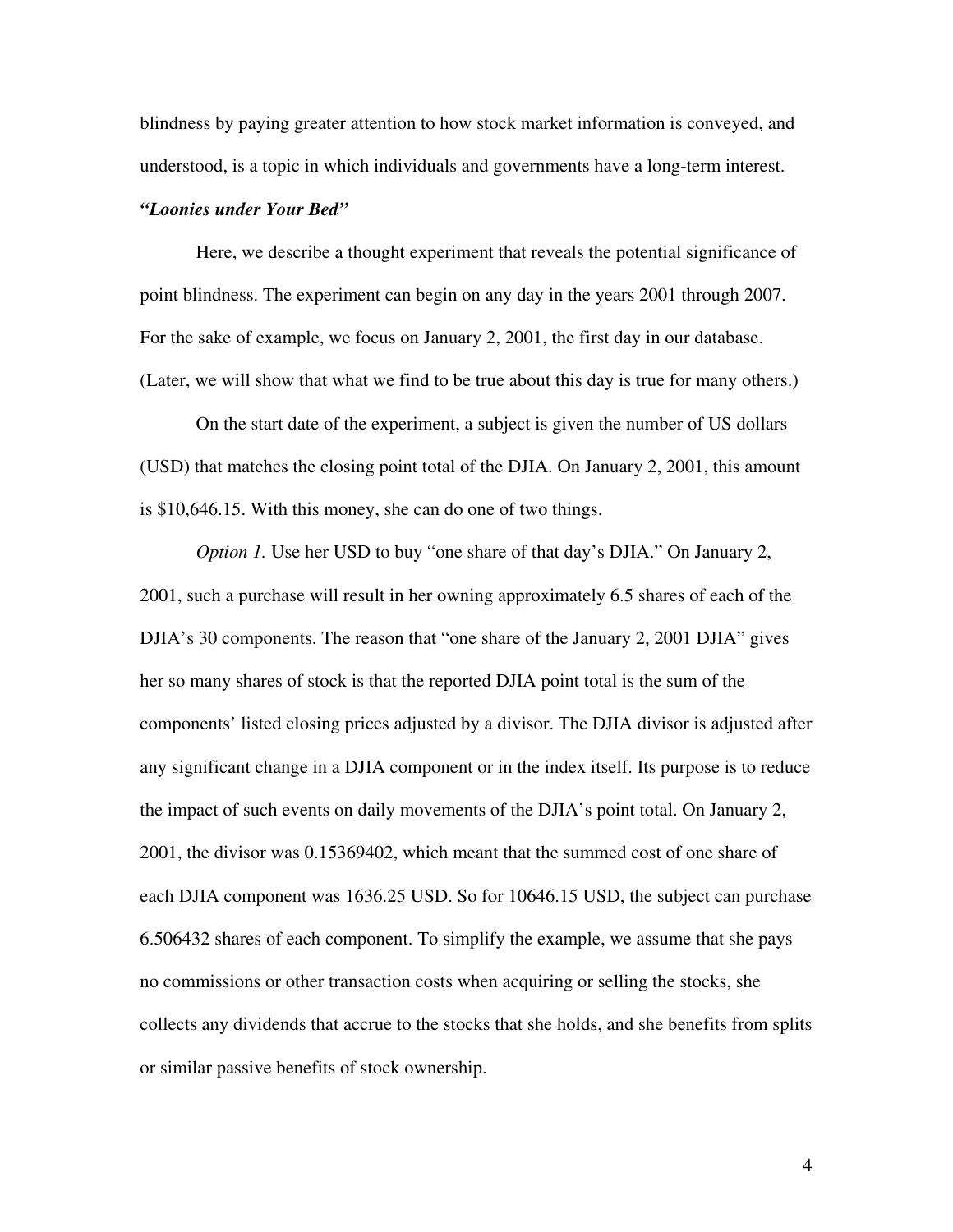*Option 2.* Go to a bank and exchange 10,646.15 USD for the number of Canadian dollars (CAD) that have the same worth on that day. Again, to keep the example simple, we will assume that she does not pay any fees for the exchange. On January 2, 2001, the CAD-USD exchange rate was 1.4914, so she can obtain 15,877.67 CAD. (Later, we will show that what we find to be true about this currency is true for many others.)

There is one additional rule. Whichever option she chooses, she must put the assets under her bed and keep them there until a pre-specified "cash out" date. Until that date, she must be a completely passive investor. For the purpose of the example, we focus on a "cash out" date of December 31, 2007 – the final trading date of that year. Later, we examine the consequences for all possible "cash out" dates ranging from one year after the start date to December 31, 2007 – the last day in our database.

So, if she buys the stocks, she cannot change her investments if something better comes along and she cannot sell any of her holdings in order to buy a good or service. If a company she owns offers a choice about how to handle a dividend or proceeds from a spin-off, she experiences the consequence that comes from being passive (i.e., not responding). This implies that dividends can be accumulated but not invested. In short, she must put the stock certificates and any passive gains under her bed where, for the purpose of the example, we will assume they are safe.

If she takes the Canadian dollars, parallel rules apply. She cannot put the money in a bank and collect interest. She cannot reinvest it or spend it. She must simply stuff the currency under her mattress, where we assume it will be safe.

It is worth noting that this assumption introduces a bias that favors Option 1. Option 1 allows the subject to own shares of firms that hold assets in interest bearing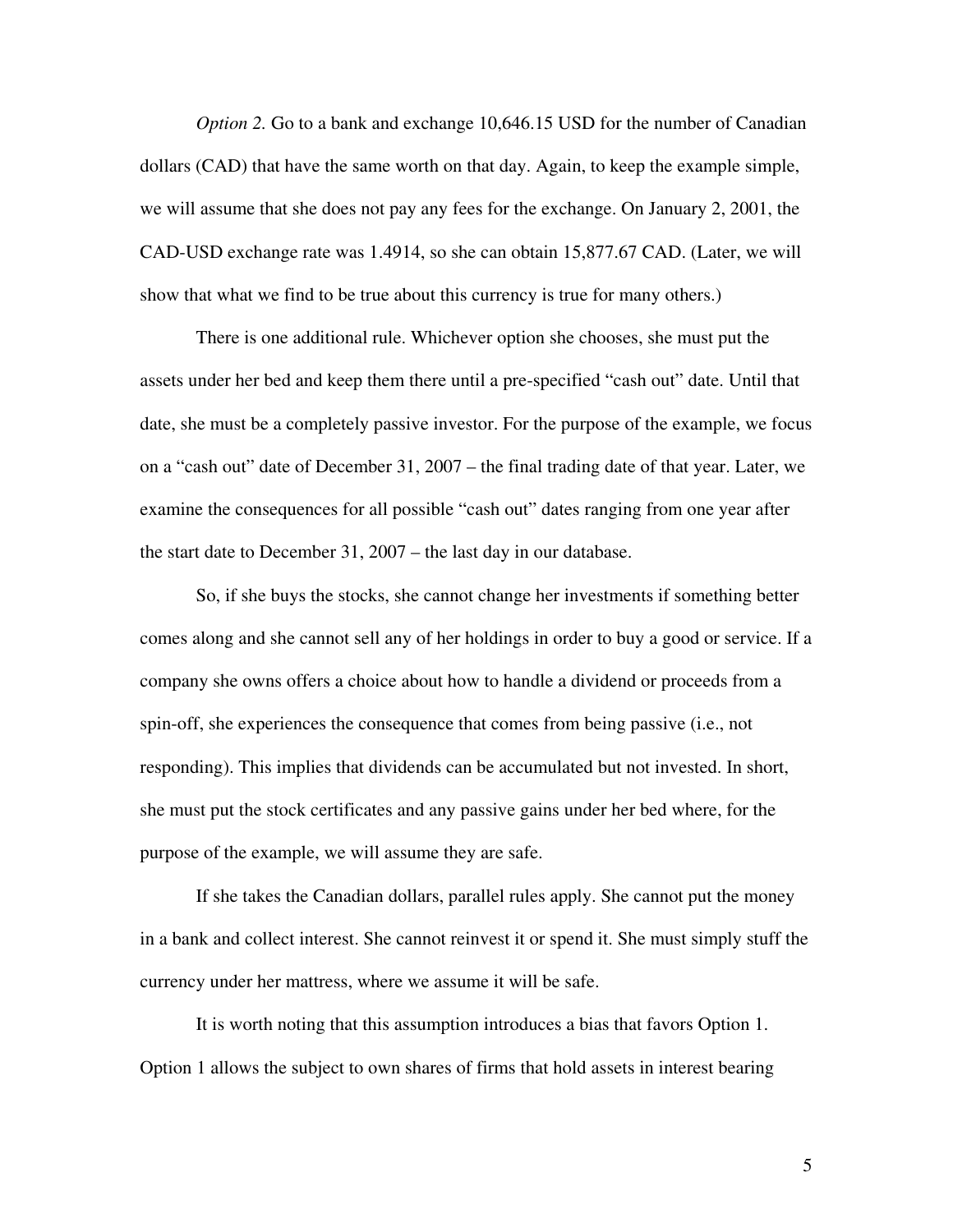accounts. Gains from the accounts can raise the firms' share prices or be transferred to investors through dividends. So, choosing Option 1 can provide interest income to the subject in a way that Option 2 cannot. We accept the asymmetry because it follows from our core assumption of investor passivity.

*What should the subject do?* Should she purchase multiple shares of thirty widelyowned icons of American industry during a period that was widely hailed as an "extended bull market" or obtain a currency that is rarely held by Americans or discussed in stock market news?

Before answering this question, we introduce a simplification. Instead of talking about US dollars and Canadian dollars, which can get confusing to people who are accustomed to thinking about "dollars" without respect to nation of origin, we will refer to the Canadian currency by its distinct nickname. In Canada, the dollar is nicknamed "the loonie." This nickname is so given because the dollar coin has loons (aquatic birds) engraved on its front.

Now, consider the subject's fate if she chooses Option 1. We begin by saying a few words about how to think about the value of a stock index. On any given day, there is a strict linear relationship between USD and DJIA points.<sup>2</sup> When a report says that the DJIA gained 35 points, it means that it costs 35 USD more to buy "one share of that day's DJIA" at the end of the trading day than it did at the beginning.

On December 31, 2007, the DJIA closed at 13264.82 USD. This amount is 2,618.67 points greater than the January 2, 2001 close. However, if the subject bought "one share of the DJIA" on January 2, 2001, the value of her holdings is different than 13264.82 USD. The reason is that DJIA components do not remain constant over time.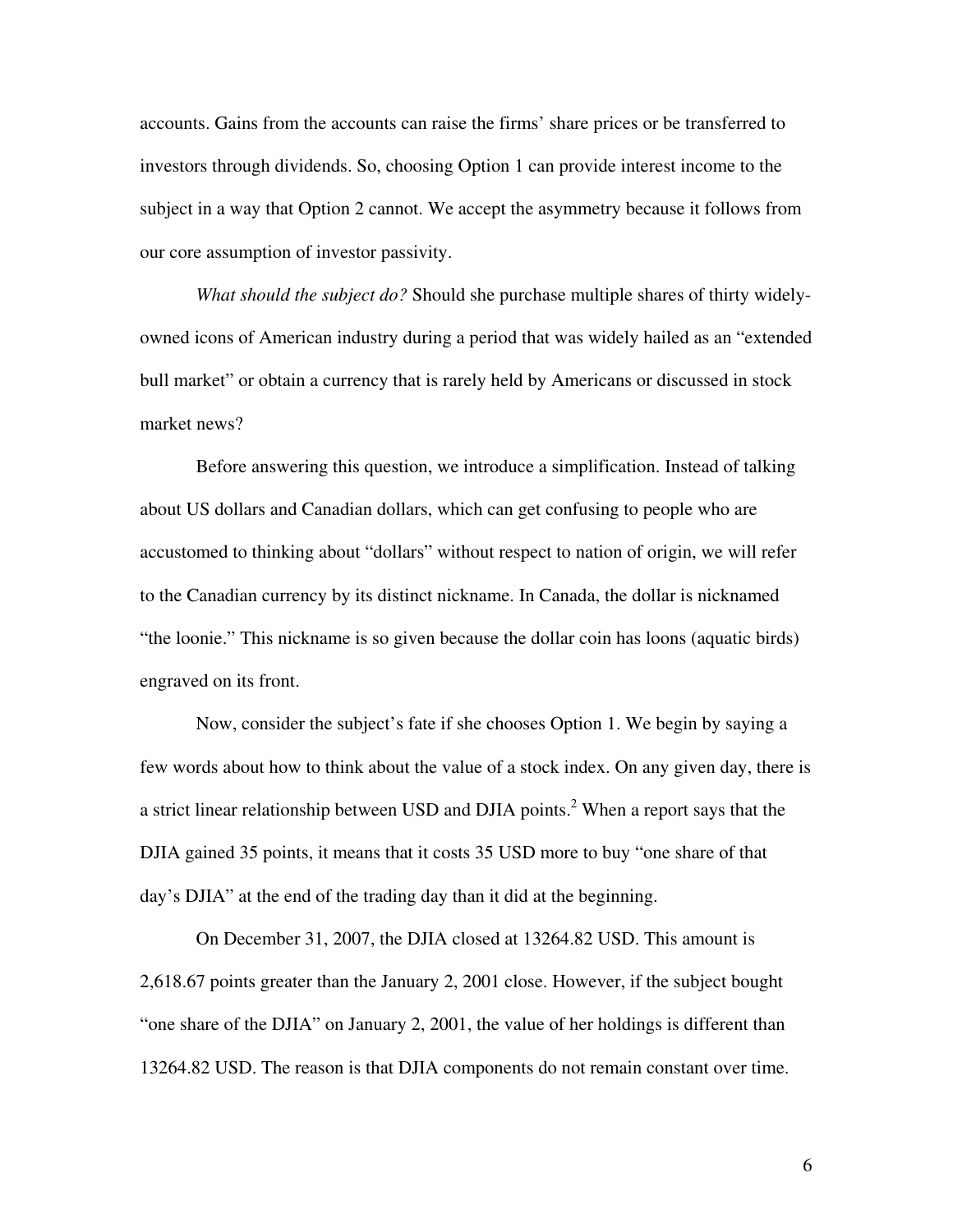Some stocks that were part of the DJIA in 2001 were not part of it in 2007. Decisions about DJIA components are made by the editors of *The Wall Street Journal*, which is owned by Dow Jones and Company. From time to time the editors replace companies that go out of existence or are not performing well with other large firms that have strong growth prospects. In the time period of our study, one set of replacements was made. On April 8, 2004, American International Group, Pfizer, and Verizon replaced American Telephone and Telegraph, Eastman Kodak, and International Paper on the DJIA.<sup>3</sup>

So on December 31, 2007, the value of one "share of the DJIA" bought on the first trading day of 2001 was 13432.06 USD. But, the subject's investment is worth more than this. When we add passive gains (dividends received, additional shares gained from splits, and revenues coming from spinoffs), the USD value of her assets is  $14859.70<sup>4</sup>$ 

So if she sells the stocks on December 31, 2007, she realizes a gain of 4213.55 USD. But she has to pay taxes on this gain. Since she held the assets for more than a year, the tax rate on her capital gains and dividends is 15% (assuming that the subject's total income is in the middle to upper ranges). After paying taxes, she has  $14227.66$  USD –  $a$ *gain of 3581.52 USD*.

Now, consider the subject's fate if she chooses Option 2, loonies under the bed. While she may rue the fact that she was not allowed to collect interest on the CAD, *she is better off than if she chose the stocks*. At December 31, 2007's exchange rate of 0.9964, she can exchange her 15877.67 CAD for 15935.04– *for a gain of 5288.89 USD*. Since the loonies were simply held under a bed, this gain is not taxable.

Loonies under a bed provided a better return than buying into the most widelyreported stock market index soon after the collapse of the dot-com stock bubble and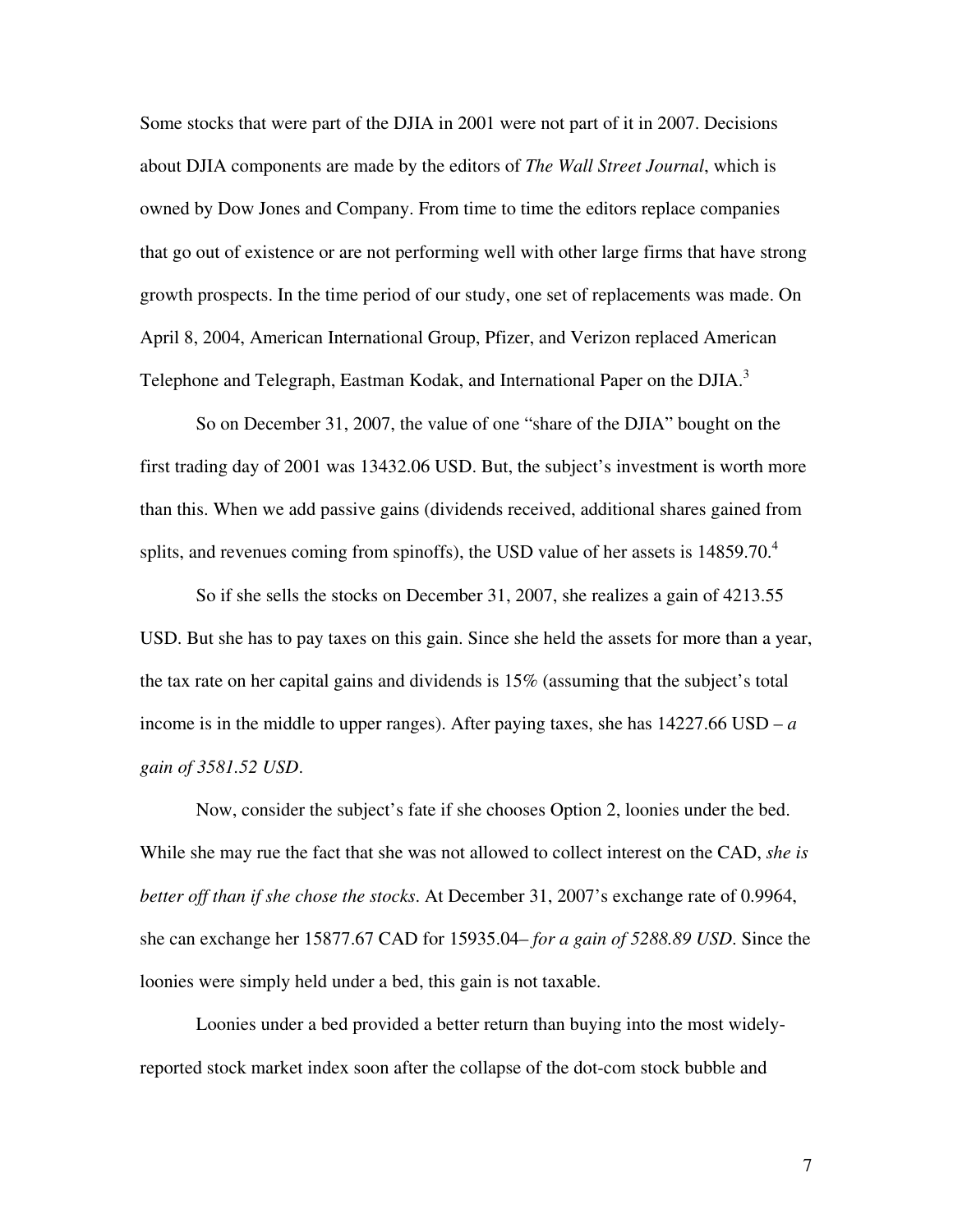selling near the tail end of a widely-reported "extended bull market" of 2002-2007.<sup>5</sup> Does the same result emerge on other "cash out" dates?

Figure 1 shows how the subject would have fared, using the calculation detailed above, after buying her assets on January 2, 2001 and selling them on any day from January 2, 2002 to December 31, 2007. When the loonie line is above the DJIA line, it means that putting loonies-under-the-bed on the noted "cash out" date provides a greater return than holding a share of the DJIA.

#### [Figure 1 about here.]

Figure 1 reveals that the loonie line is consistently north of the post-tax DJIA line. That is, **for the subject making a choice on January 2, 2001, loonies under the bed provided a greater return on investment than did "one share of the DJIA" on every possible "cash out" date in 2002 through 2007.** Even without taxes, the same is true for almost every "cash out" date in this range.

Figure 2 extends this analysis further. There are 1,134,160 pairs of "cash in" and "cash out" dates that occur within the years 2001-2007 and are at least one year apart. The figure depicts results of our thought experiment for every conceivable pair.

Using one year as the shortest holding period simplifies our presentation of posttax consequences and again biases the experiment in favor of Option 1 (as returns from assets held for periods of less than a year can be taxed at substantially higher rates). We also assumed that the proceeds from the sale of "one share of the DJIA" would be taxed under the investment-friendly tax code revisions of May 2003 even if the "cash out" date in our analysis occurred before that date. Had we allowed shorter holding periods or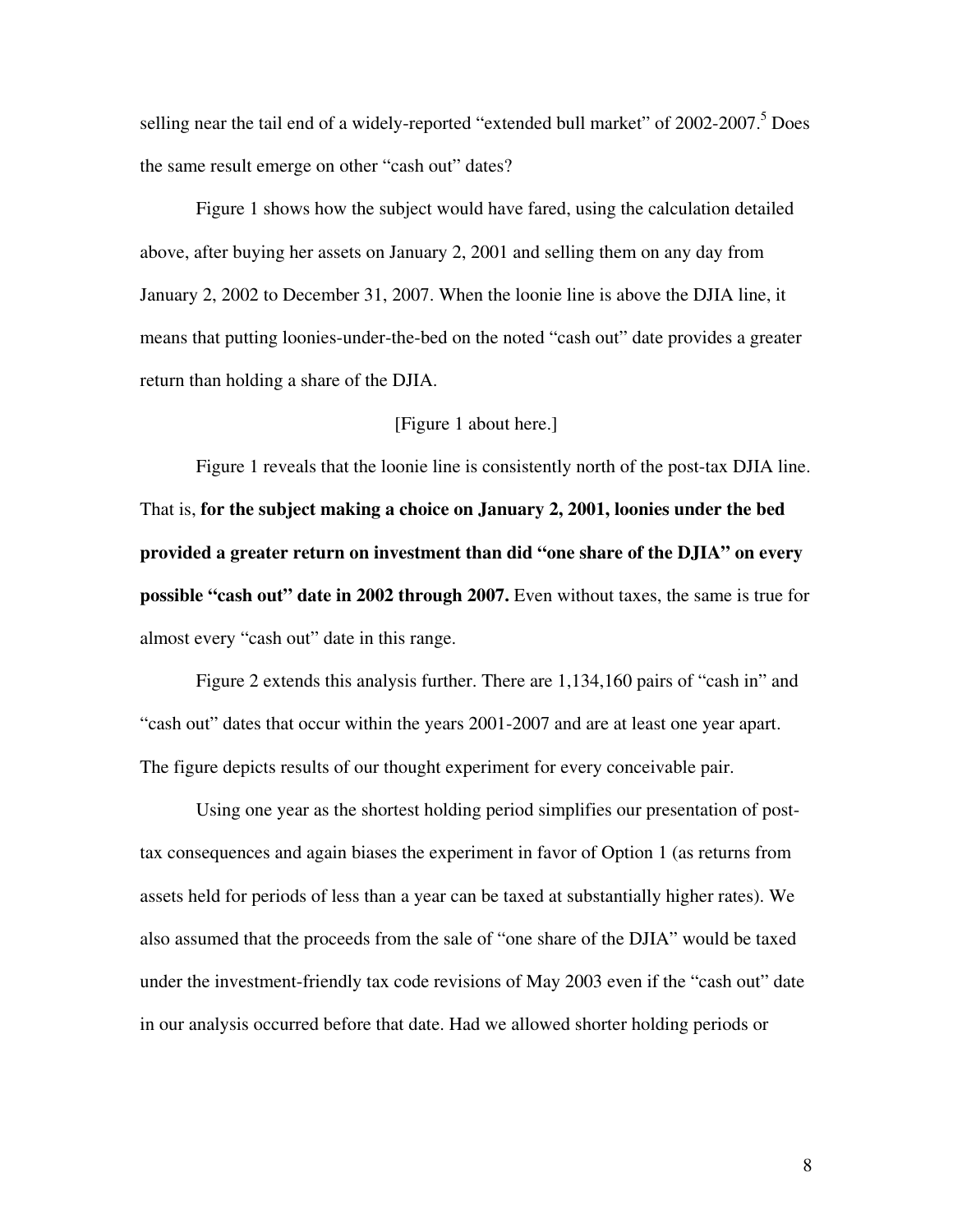calculated returns using the earlier tax rates, the post-tax returns for Option 1 would be no better and, in some cases, substantially worse.

 Returning to Figure 2, red pixels depict holding periods in which loonies outperform the DJIA. Green pixels depict the opposite. **In over 90% of all holding periods (1,031,839/1,134,160) "loonies under a bed" outperform "one share of the DJIA.**" If, by some means, the subject could avoid the taxman when her "cash out" date arrived, she would still be better off with "loonies under her bed" in roughly half of the possible holding periods (558,236/1,134,160). In reality, however, she must pay taxes. Hence, measured multiple ways, and making several assumptions that favor Option 1, we find that placing loonies under a bed provided greater returns to investors than buying a share of the nation's most widely-reported stock index during a period that was widely hailed as a very significant bull market.

# [Figure 2 about here.]

Similar results can be achieved with other currencies. Consider, for example, the Euro. Conducting an analysis that follows the procedures just described, we find that in nearly 76 % of all holding periods of one year or greater (860,594/1,134,160), "Euros under a bed" provided a greater post-tax return than "one share of the DJIA."

Taking a broader view, there are twenty-six currencies that are regularly featured in the "economic and financial indicators" section of *The Economist* and were not pegged to the dollar at any time during 2001-2007. Figure 3 shows at least three things about these currencies. First, the USD fell against 23 of the 26 currencies during this period. Second, amongst the 23 currencies against which it declined, the average decline was over 36%. Third, the seven-year return on "one share of the DJIA" is comparatively low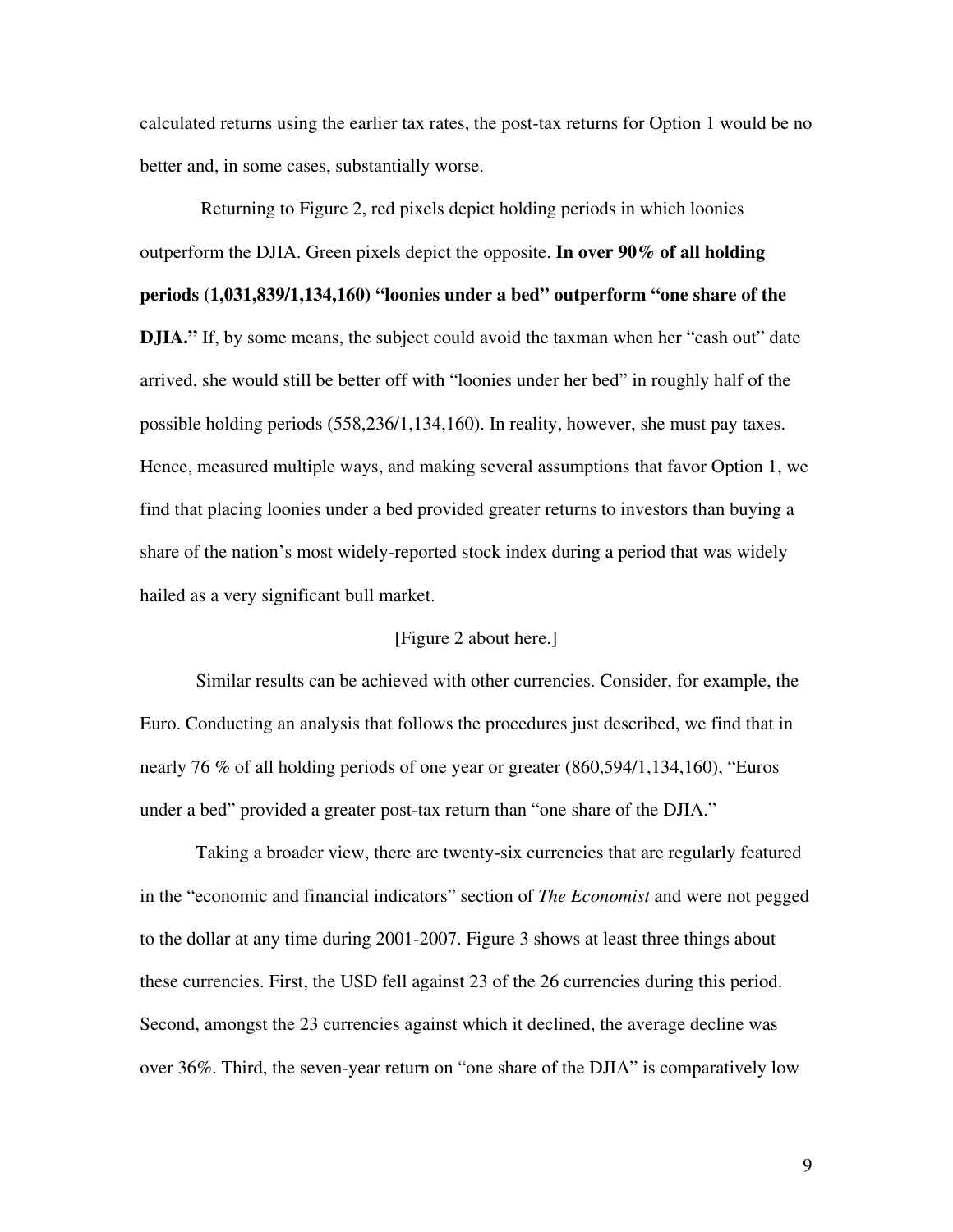on this list. Therefore, stuffing any one of roughly half of these leading currencies under a mattress at the beginning of 2001 and leaving them there until the end of 2007 provided a greater return than buying a share of the DJIA.

# [Figure 3 about here.]

A key intuition of this thought experiment is that when the US dollar falls against a wide range of other potential assets, it drags the relative value of a DJIA point down with it. Figure 4 makes the point directly. The first part of the figure shows the USD falling against the Euro, loonie, and the price of an ounce of gold. The second part shows that the declining USD dragged the relative value of the DJIA down with it. In other words, in these years, the USD (measured in many ways) fell faster than the DJIA rose.

#### [Figure 4 about here.]

During the extended bull market of 2002-2007, many news reports celebrated a sequence of spectacular increases and record highs in the DJIA. At the same time, the value of the USD relative to other focal financial metrics declined sharply. News reports that failed to draw attention to changing DJIA point values fueled "point blindness" amongst their readers. As a result, the informative value of DJIA increases or record highs to investors became diluted.

To some, our demonstration of the USD's decline signals inflation. This inference misses the point of our argument. Individual investors can do nothing about price levels. They can make choices about how to allocate their assets. Reports that the DJIA is increasing or breaking records, can lead point-blind investors to overvalue their DJIA stocks relative to other possible investments (such as those whose values are not anchored to USD). $<sup>6</sup>$  A related notion is that the USDs decline matters only for people</sup>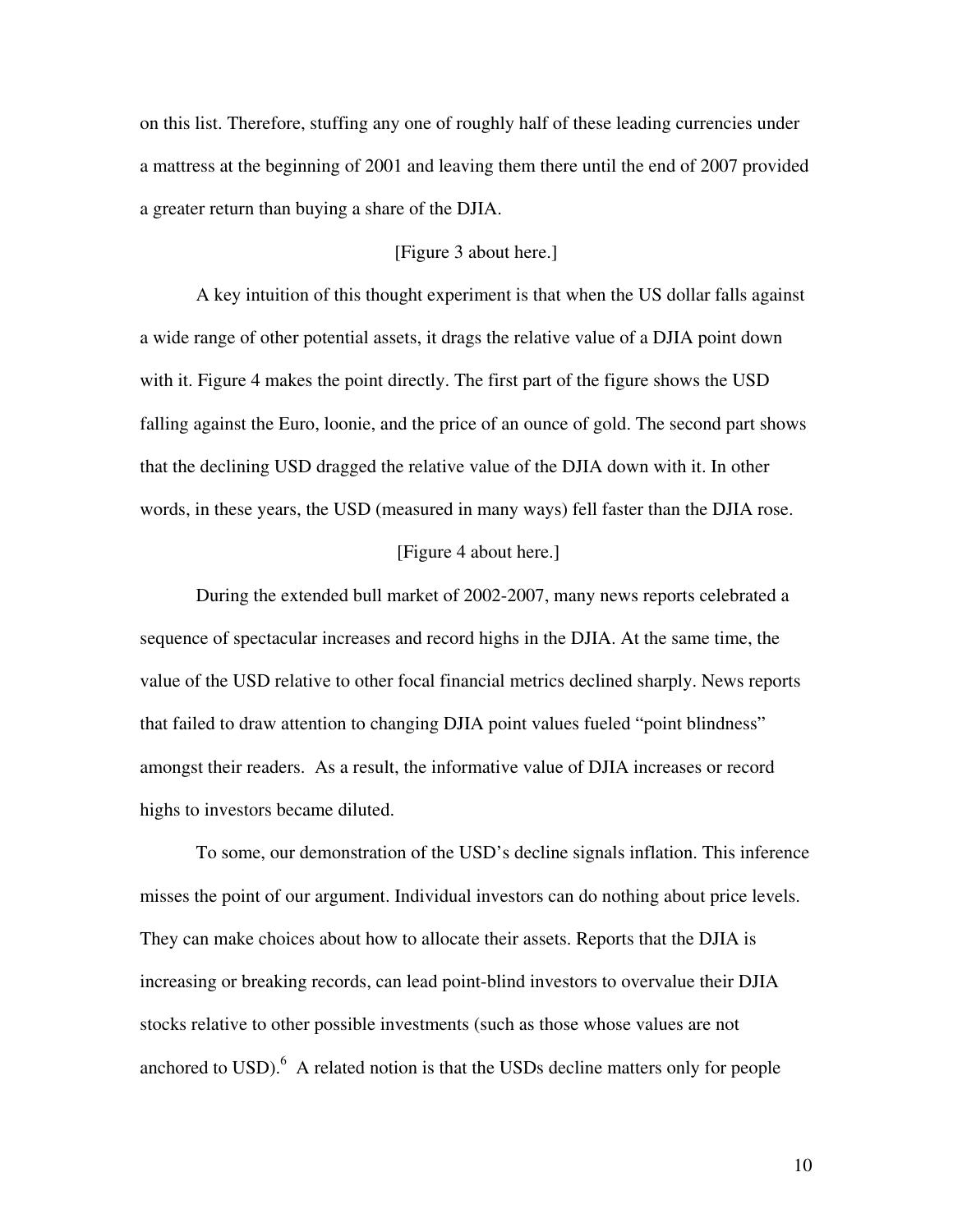whose expenditures are in foreign currencies. This too misses the point. While it is true that a person's purchasing power is reduced if they hold USDs and have expenses priced in an appreciating currency, it is also true that purchasing power is less than what is could be if she holds assets whose values are tied to that of the USD rather than a bundle of assets whose values rise with the appreciating currencies or at least provide a hedge against the fall of one currency. Again, individual investors cannot control price levels or currency fluctuations, but they can affect how their assets are allocated. Point blindness, if unchecked, can reduce long-term risk-adjusted returns by skewing investor perceptions about investment returns.

#### *How the News Fuels Point Blindness: A Content Analysis*

If people would benefit from thinking about stock market reports in ways that reflect the changing value of DJIA points, then most news reports are unhelpful. During the extended bull market of 2002-2007, news outlets produced many stories about the rise of the DJIA. They also offered many stories on the fall of the USD. They offered few, if any, stories that related the two topics.

July 12, 2007 was the kind of day on which we might expect to see such a connection. On this day the USD hit a record low against the Euro and approached a multi-decade low against the loonie. On the same day, the DJIA achieved a record high. On July 14, the *New York Times* published a story that discussed the day's events. It read,

"Wall Street ended a record-setting week yesterday by surging again, sending the Standard & Poor's 500-stock index past a trading high set in March 2000 and thrusting the Dow Jones industrial average past 13,900 for the first time. Both the S.& P. and the Dow logged record closes for the second straight day. The bluechip index gained 295.57 points for the week…

The dollar was… still trading at a record low versus the euro and 26-year low against the British pound..." $\frac{1}{7}$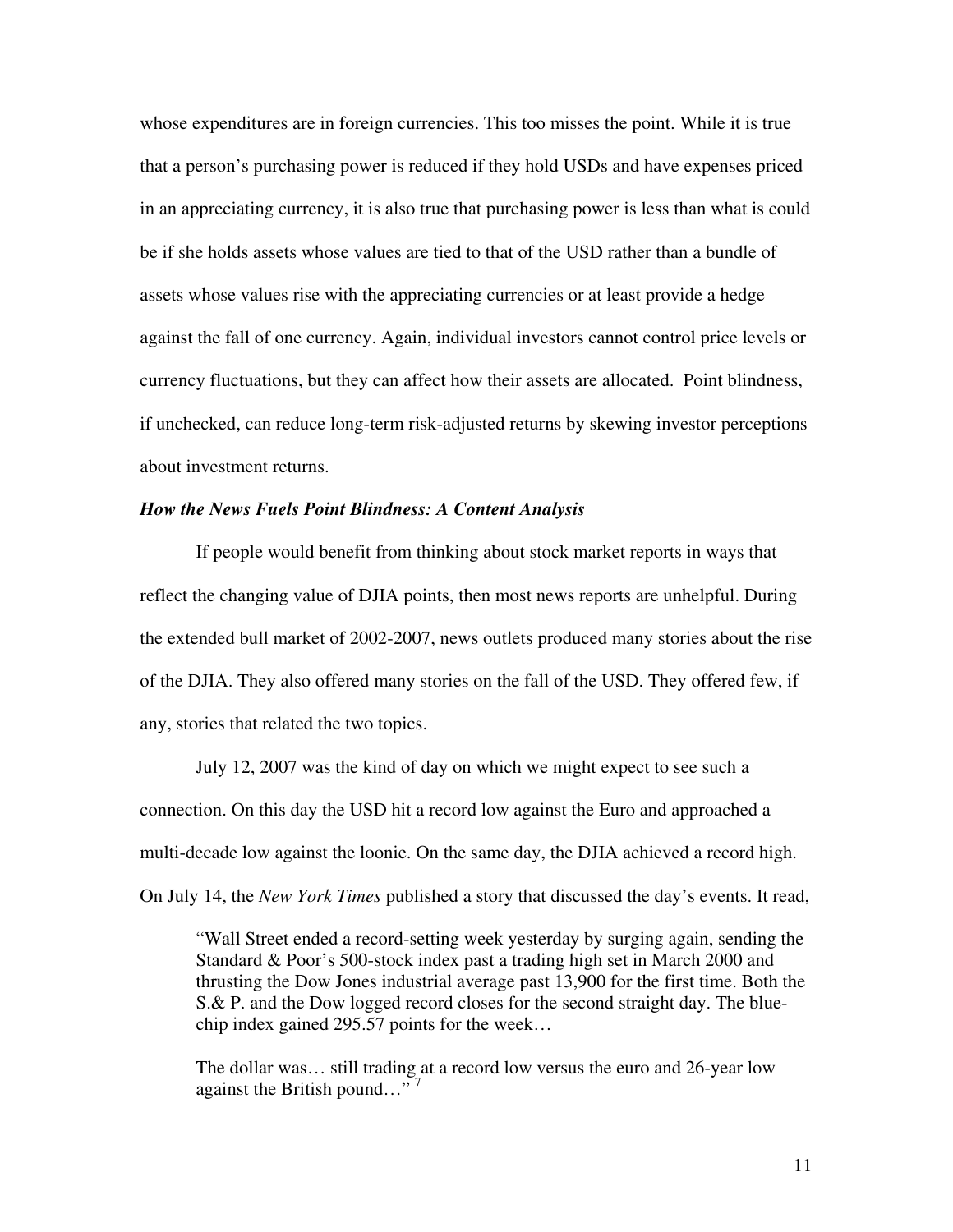That this article does not link the DJIA's record high to the USD's lows is not an anomaly. As evidence, we report results of a content analysis of *New York Times* articles that appeared in the final quarter of 2006. We selected this time period because the DJIA achieved 21 record-high closes within it.<sup>8</sup> We selected *The New York Times* because of its wide circulation and our belief that its stock market reporting is relatively sophisticated.

The sample of articles we analyzed met the following criteria: they were published in the two days following a DJIA high (e.g., for the October 5, 2006 high we included articles that were published on October 6 and October 7) and included the word "Dow" in their headline, lead paragraph or key terms. Fifty articles published over a total of 32 days met these criteria. $^{9}$  Table 1 gives an overview of our findings.

# [Table 1 about here.]

Our analysis first considered graphics. Since graphics are often more striking than text, we analyzed the content of the graphics in all of the articles. Of the 50 articles that fit our criteria, 46 featured accompanying graphics, of which 28 focused on the changes in the number of DJIA points (the other graphics included different content such as photographs of traders). Of the 28 "point total" graphics, none provided visual stimuli that would induce any manner of thinking about changes in the value of a DJIA point.

We next analyzed text. Ten of the DJIA articles mentioned the value of the USD in the context of exchange rates. Only one article connected stock index increases to the USD's decline -- an October 7 column by Floyd Norris. The article compares recent returns from many national stock indices. The values of foreign indices are stated in USD terms. Many nations' main stock indices are shown to outperform the DJIA. Norris (2006) points out that his finding is based, in part, on the USD's decline.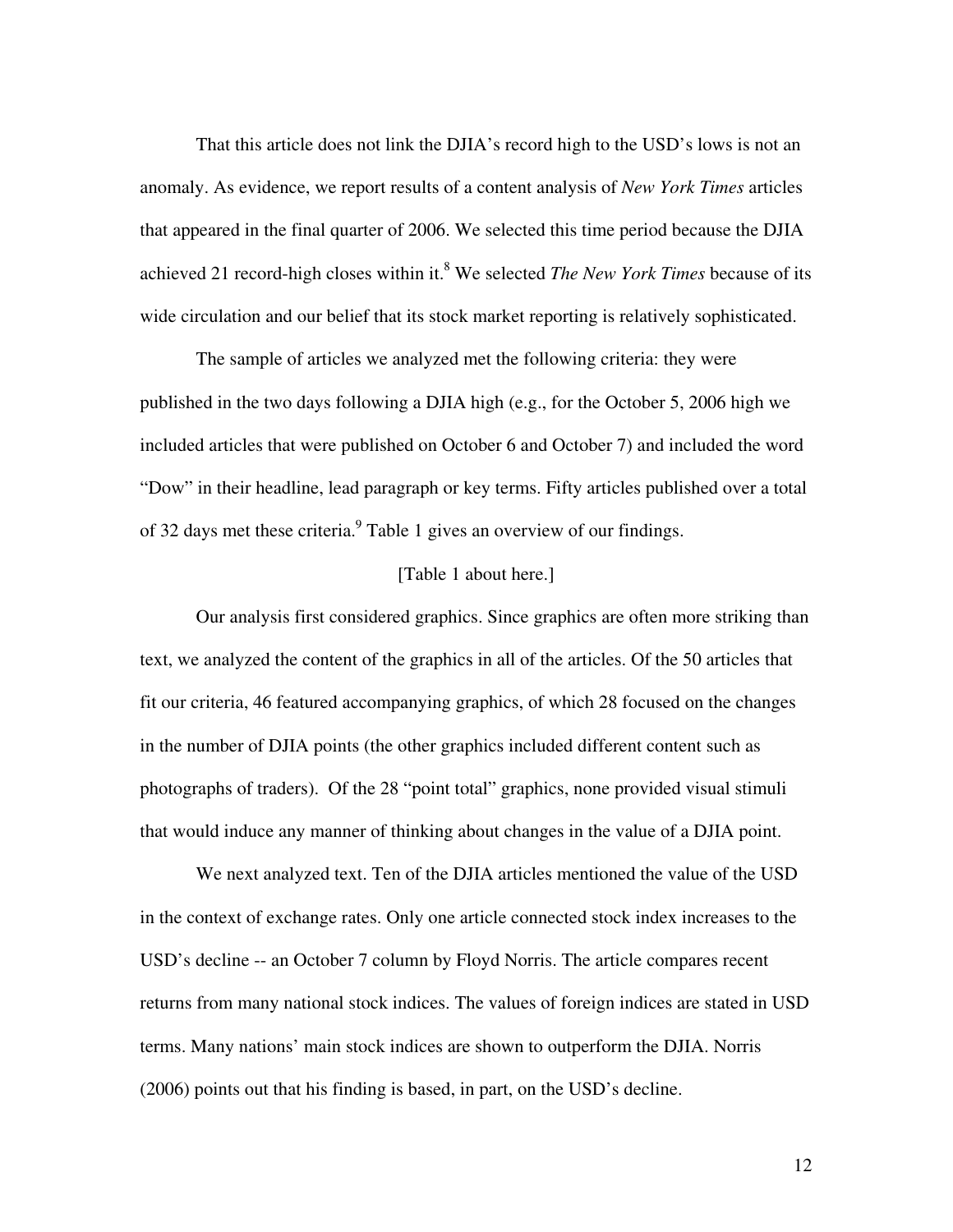"Most European markets are shown as being higher than they were in early 2000, but most or all of those increases reflect the fact that the moves are based on dollar performance. The CAC 40 in France, for example, is shown as being up 13 percent, but it is down almost 10 percent in Euros. The gain came solely from the dollar's weakness."

This article, which explains that nominal gains can be deceptive if one does not understand the underlying metric, is the *sole exception* to a rule. In all other cases, *Times* readers are not provided with graphics or text that would cause them to ask whether the USD's fall undermined the implications of the DJIA record highs.

The *Times*' presentations, and that of other leading media outlets, regularly reinforce a *point blindness* that limits the informative value of their coverage to their audiences. In making this claim, we should note that point blindness is similar to a perceptual phenomenon that economists (e.g., Fisher 1928, Shafir et al 1997, Tyran 2007) have observed for decades – the tendency to confound real and nominal asset values (a differentiating attribute of point blindness is that its relevance to investors does not depend on price levels *per se*). Given the length of time for which such perceptions have been discussed, one might expect the nominal basis of a DJIA point to be a regular feature of DJIA reports. Our content analysis suggests that *it is not*. But it can be. In what follows, we build from psychological insights about how people form perceptions to argue that simple changes in media presentations of stock market information can help investors adapt to point blindness.

# *Countering Point Blindness by Changing the News*

If point blindness is fueled by media coverage of the stock market, what can be done about it? We begin with the premise that attention is scarce (Simon 1955). With this premise in mind, to what kinds of stock-related information are people most likely to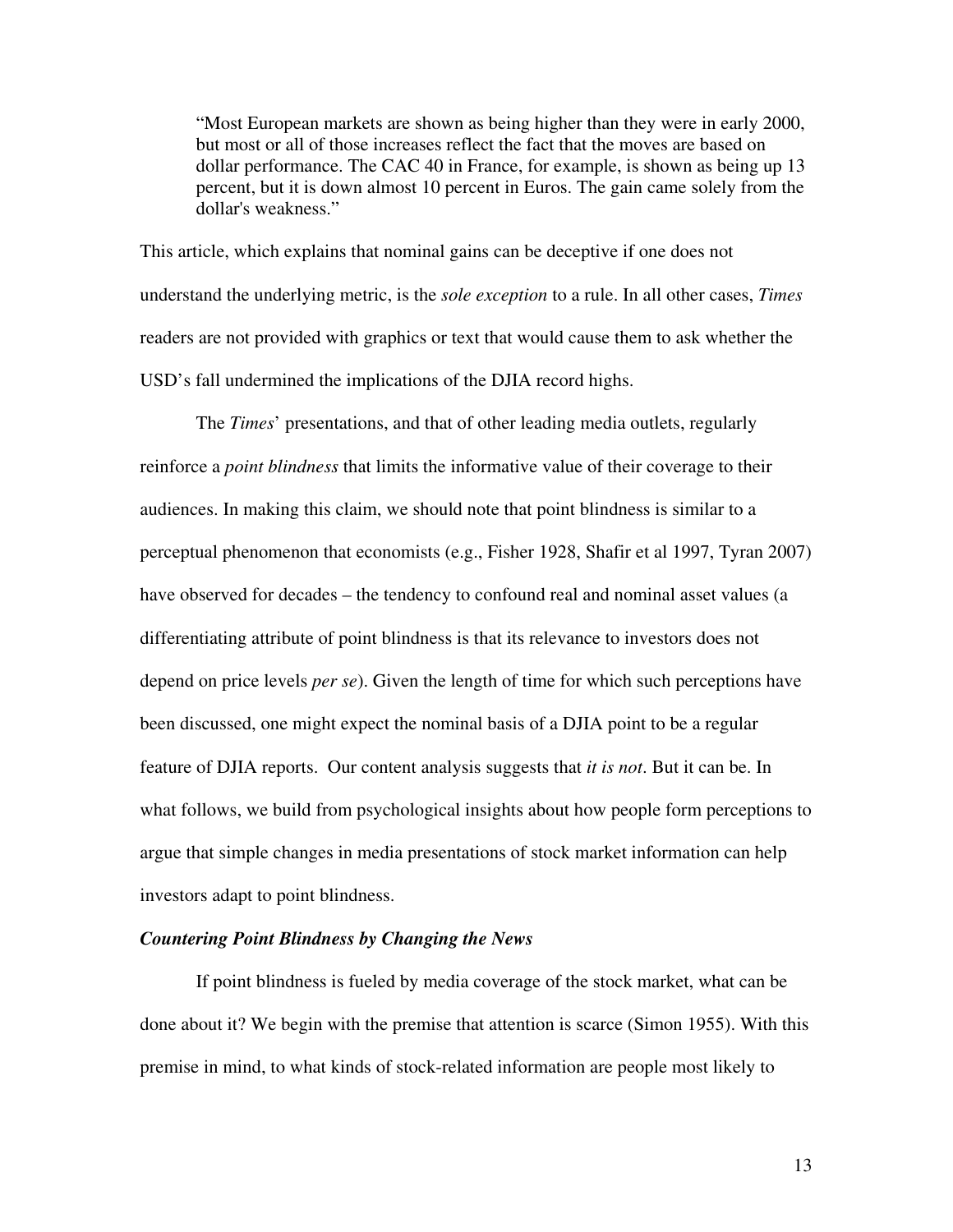attend? Hirshleifer and Teoh (2003) argue that people pay attention to information that is most salient. Gabaix et al (2006) claim that people pay attention to informational details that are relevant to the decision they are making and that vary across the alternatives from which they can choose. These studies pose relevance and salience as objective attributes and explain why people should pay attention to them. But they do not examine conditions under which people might fail to do so.

Tversky (1977) and Einhorn and Hogarth (1981), among others, have examined such questions in greater depth. They use a *diagnosticity* criterion to explain attention allocation. An object is diagnostic when it allows people to distinguish between alternatives (Skov and Sherman 1986). While similar to the notions of "salience" and "relevance" highlighted above, there is an important difference between these concepts and diagnosticity. Where the studies cited in the previous paragraph treat salience and relevance as objective attributes, the studies cited in this paragraph treat the diagnosticity of an object as the outcome of a (more subjective) cognitive process.

An object's diagnosticity is the product of the *context in which the information is presented* (Einhorn and Hogarth 1981, Medin, Goldstone and Gentner 1993, Lurie and Mason 2007) and *an individual's prior knowledge of the content* (Kardes, Kim and Lim 1994; Rao and Monroe 1988). 'Context' refers to the mode of presentation, the order of presentation, and other information the individual is receiving at the same time. "Knowledge" refers an individual's ability to relate the object to a decision. When context is easier to change than an individual's prior knowledge (which we shall assume is true in the case of interpreting financial information – most people choose not to take classes on the subject), the studies just cited show that contextual changes can alter the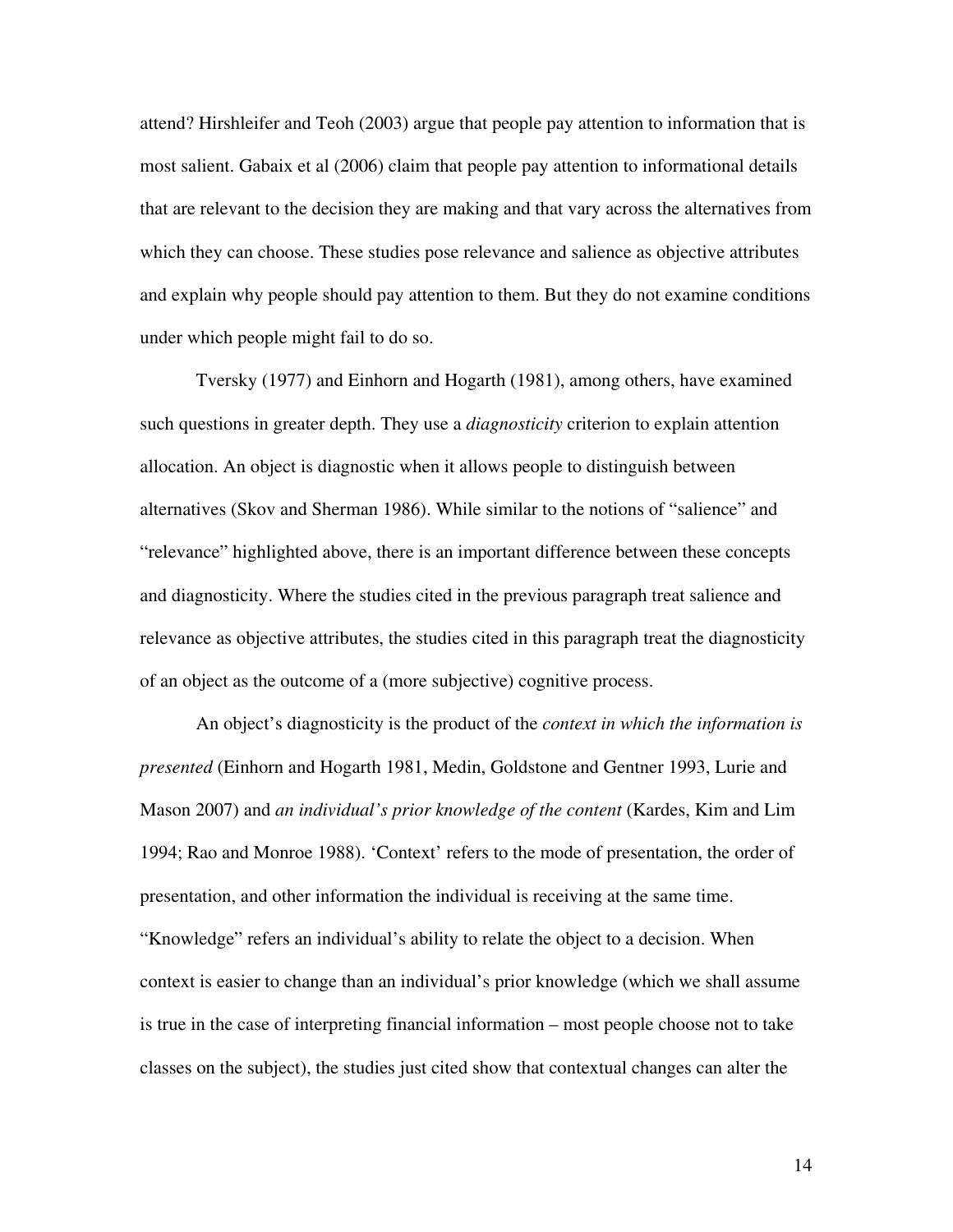diagnosticity of an object even when the object's true relevance to the decision s unchanged. So, if people are already attending to a piece of information (e.g., reports about the total number of DJIA points), changing the context can make previously unseen objects (e.g., the value of a DJIA point) salient in evaluation (i.e., more diagnostic).

Typical news reports present DJIA information in ways that make the value of a point non-diagnostic. Most reports direct great attention to changes in the number of DJIA points. They direct no attention to changes in the value of a DJIA point.

We contend that alternate presentational strategies can increase the diagnosticity of DJIA point variations. We conjecture that simply presenting stock index information in terms of a viable alternate measure (such as non-USD currencies and gold prices) will cause at least some people (those with sufficient prior knowledge) to think about stock market returns differently than they would if exposed only to conventional presentations.

To test this conjecture, we conducted an experiment on over 2000 Americans. We embedded the experiment in a survey that Knowledge Networks (henceforth, KN) conducted for us from February 13 to 26, 2008. KN uses random digit dialing techniques, callback strategies, and incentives to initiate and sustain contact with a nationally representative Internet panel of American citizens aged eighteen and above. The subjects in our study constitute a randomly selected subset of the KN panel and approximate a random sample of the U.S. adult population. Our survey was assigned to 3,059 KN panelists.<sup>10</sup> Of those, 2,039 (66.6%) completed the study.<sup>11</sup>

We randomly assigned the 2039 subjects into one of eight experimental groups. One group, henceforth known as the "no report" group, received no information about stock indices. All other subjects received information about the performance of the DJIA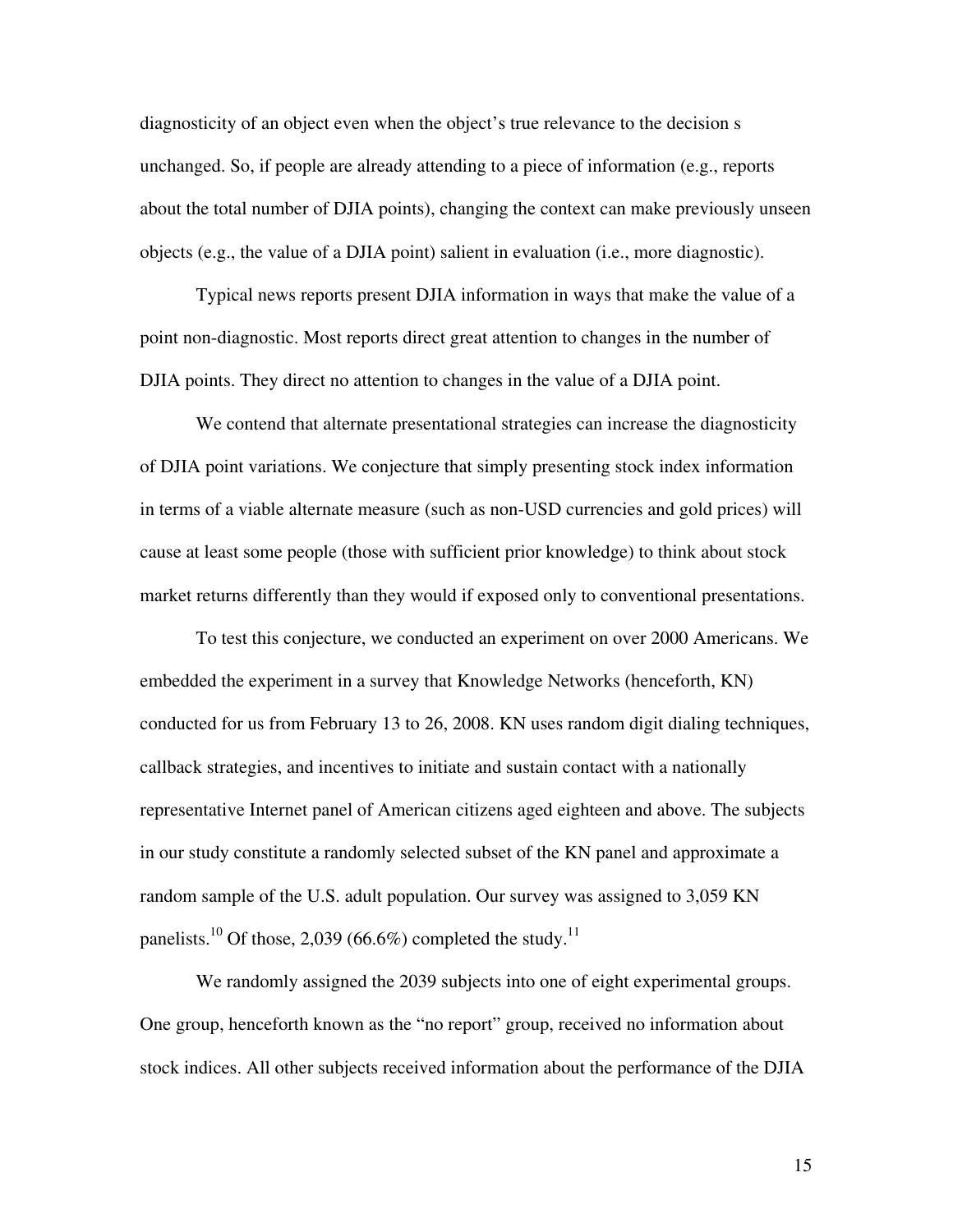in the year 2007 (a.k.a., the stimulus). The only factor distinguishing the seven treatment groups was the manner in which we conveyed this information. Figure 5 provides a visual representation of the experimental design.

# [Figure 5 about here.]

One treatment group received this news in a conventional way – the DJIA's

performance was simply stated in USD terms. The phrase

# "**In the year 2007, the value of the Dow Jones Industrial Average** *increased by 6%* **when measured in U.S. Dollars."**

appeared in the center of their screen for five seconds -- at which point the subject was given the option to advance to the next screen.

Three other treatment groups saw one of the following phrases under conditions identical to those just described:

# **"In the year 2007, the value of the Dow Jones Industrial Average** *decreased by 4%* **when measured in Euros."**

# **"In the year 2007, the value of the Dow Jones Industrial Average** *decreased by 9%* **when measured in Canadian Dollars."**

# **"In the year 2007, the value of the Dow Jones Industrial Average** *decreased by 19%*  **when measured relative to the price of an ounce of Gold."**

We refer to these three treatment groups collectively as "single-currency treatments."

The three remaining treatment groups received *two* pieces of information in the center of the screen. The first piece of information for all three groups was the USDdenominated DJIA claim described above. The second piece of information was one of the three non-USD denominated DJIA claims (EURO, CAD, or Gold) listed above. We refer to these three treatment groups collectively as "double-currency treatments."<sup>12</sup> The purpose of these treatments was to evaluate whether the new presentations would be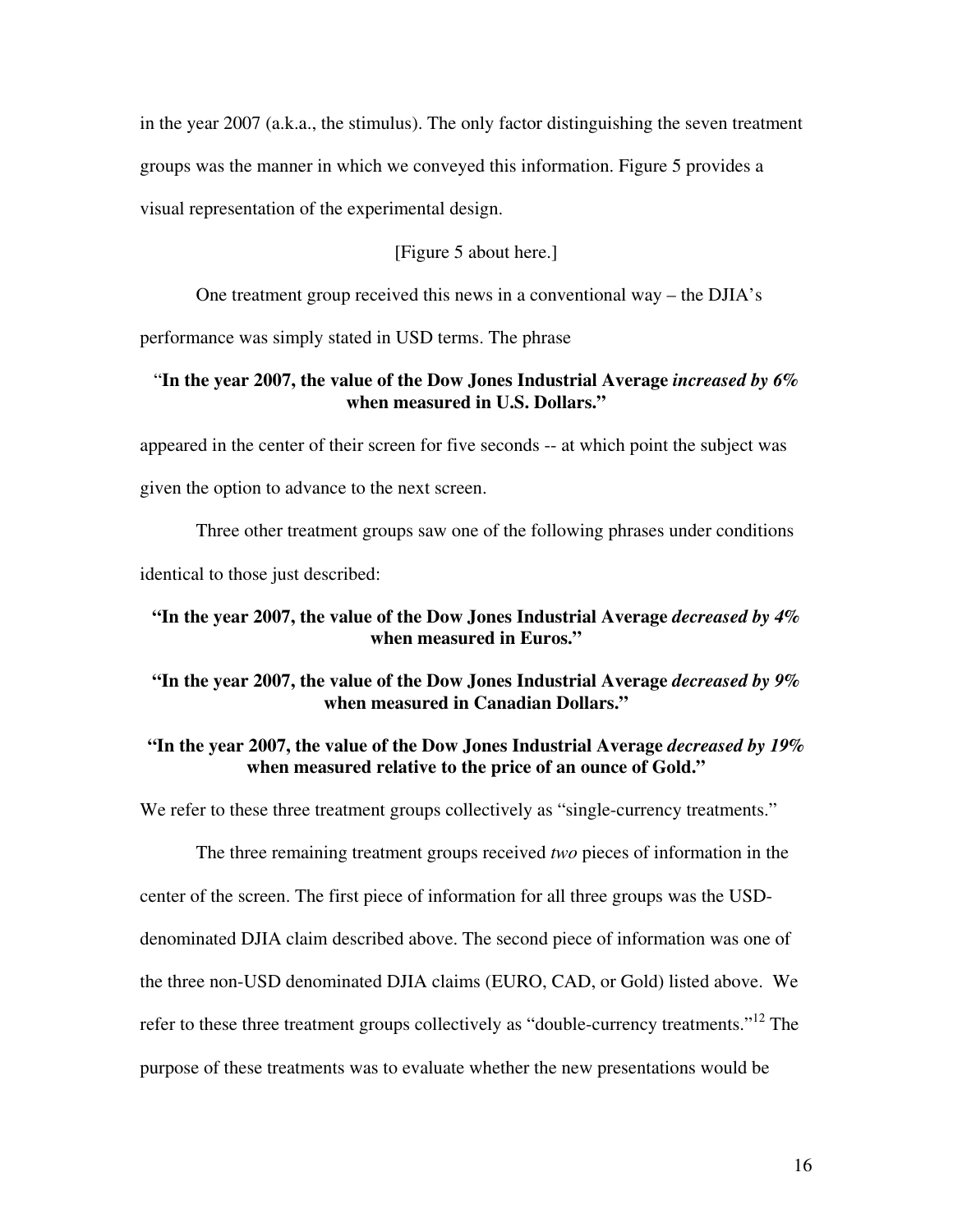effective if presented at the same time as the conventional (USD) presentation. With this design in mind, it is important to note that no subjects were deceived in this experiment. While we manipulated the presentation of information across treatment groups, every claim above about the DJIA is accurate (with percentages rounded).

After providing the stimulus, we asked all subjects who were exposed to a stimulus (everyone except "no report" group subjects): "Given what you have just read, would you say that in the year 2007, the stock market performed "much better than you believed prior to starting this survey", "somewhat better than you believed prior to starting this survey", "the same as you believed prior to starting this survey", "somewhat worse than you believed prior to starting this survey", [or] "much worse than you believed prior to starting this survey." In what follows, we simplify the presentation by using the "worse" responses as summary statistics for experimental effects generally. Our results would be parallel had we focused instead on "better" responses.

In sum, this experimental design varies the context to make a stock index point's relationship to USD more salient, and perhaps, diagnostic. Since diagnosticity depends on context and a viewer's prior knowledge of content, our expectation is as follows: *Subjects*  with sufficient prior information about the stimuli will, after viewing a non-conventional *presentation, perceive the DJIA's 2007 performance more negatively than subjects who are randomly assigned to view a conventional (USD based) presentation.*

Before we show the results, it is worth noting that two attributes of the design work against seeing our hypothesized effect. First, subjects receive *only one exposure* to a stimulus that may be as brief as five seconds long. No announcer or accompanying text puts the sentences into a broader context. In this experiment, the subject is left to do that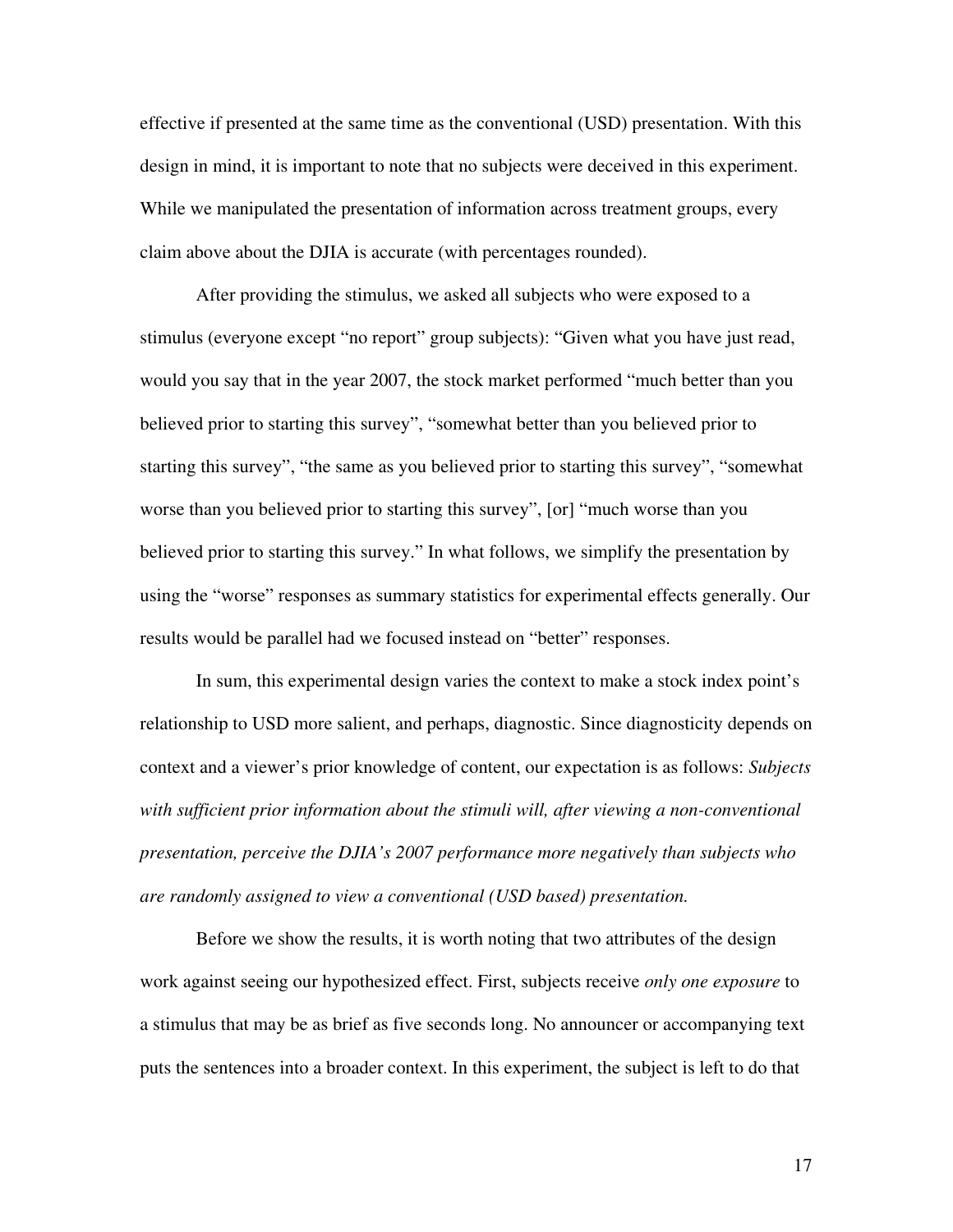on their own, despite the fact that verbal or textual reinforcements often accompany the presentation of DJIA information. Second, in some treatments we explicitly state that the DJIA "*increased by 6%* when measured in U.S. Dollars." Being explicit about the DJIA-USD link is necessary for us to make truthful, parallel, and comprehensible statements to subjects about DJIA performance measured in Euros, CAD, or gold. Hence, for subjects in the experimental groups that include the USD statement, *the stimulus draws explicit attention to the DJIA point-USD link* (to which we assume most subjects were heretofore blind). If subjects recognize this cue, it will serve to reduce the effect of the experimental variations even more. Hence, given these design attributes, ours is *a conservative test* of the proposition that these alternate presentations of stock index information can counter point blindness.

## *Results from our Experiment*

Figure 6 provides depicts subjects' responses within the single currency treatments as compared with the USD group. In these and other results that follow, we use education as a proxy for prior knowledge about the stock market (which, as stated above, will affect the extent to which the stimulus can make the value of a stock index point diagnostic). For presentational simplicity, we display results first for all subjects and then by whether or not subjects completed high school. Subjects who did not complete high school are categorized as "low" in education; all others are categorized as "high" in education. We choose this presentational breakdown because this "low" education group reacts to the stimuli quite differently than all other subjects.

[Figure 6 about here.]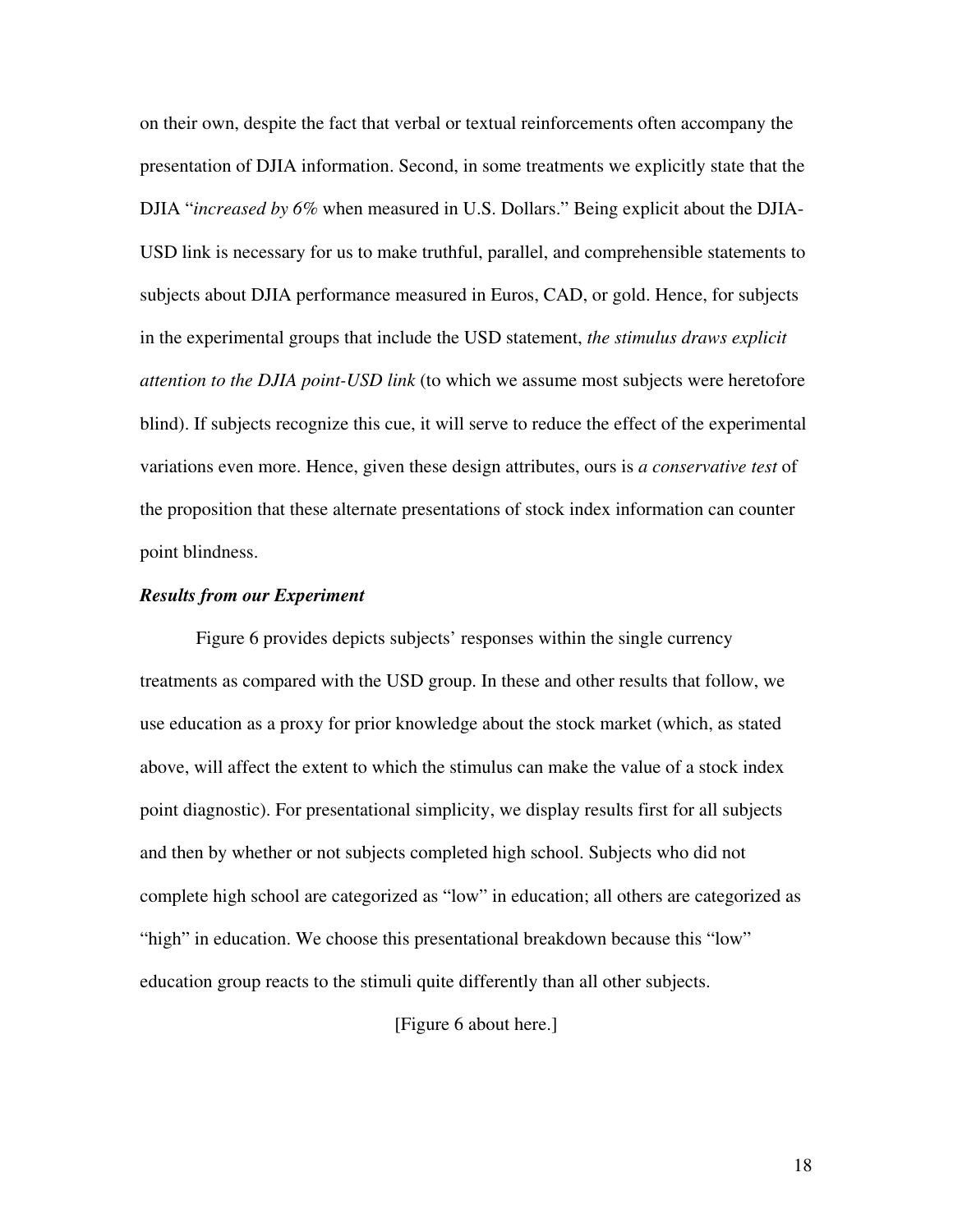Figure 6 focuses on the percentage of subjects for whom exposure to the stimulus made them feel "worse" about the DJIA in 2007. For the population of subjects considered as a whole, those who received this information in the conventional way (in USD terms) twenty percent reported that this report made them feel worse about the stock market. People who viewed DJIA information in non-USD terms saw matters differently. Their judgments about the Dow were harsh. For the sample as a whole, when DJIA information for 2007 was presented in non-USD terms, over 40% of subjects in the single-currency treatments thought worse of the stock market's performance. The difference between the USD and non-USD groups was particularly severe for better educated subjects as the bottom two panels of the figure demonstrate. In other words, for subjects with a high school education or greater a single brief exposure to a non-USD delineated DJIA performance report doubled the percentage of subjects who responded that the stock market performed worse than they thought. For each of the three singlecurrency treatment groups, the difference between them and the USD group is statistically significant at the .001 level.<sup>13</sup> Conveying DJIA information in a different manner led many people to view the index in more sobering light.<sup>14</sup>

The results were different for less educated subjects. There is no consistent response pattern across experimental treatments. Since the experimental variation only had significant effects on the high education group, we can reject an alternate explanation for these results: that all subjects were merely reacting to whether the number in the stimulus was positive or negative. The high education group used the stimuli in a systematic and consistent matter that is consistent with increased diagnosticity of varying index point values, while the low education group did not.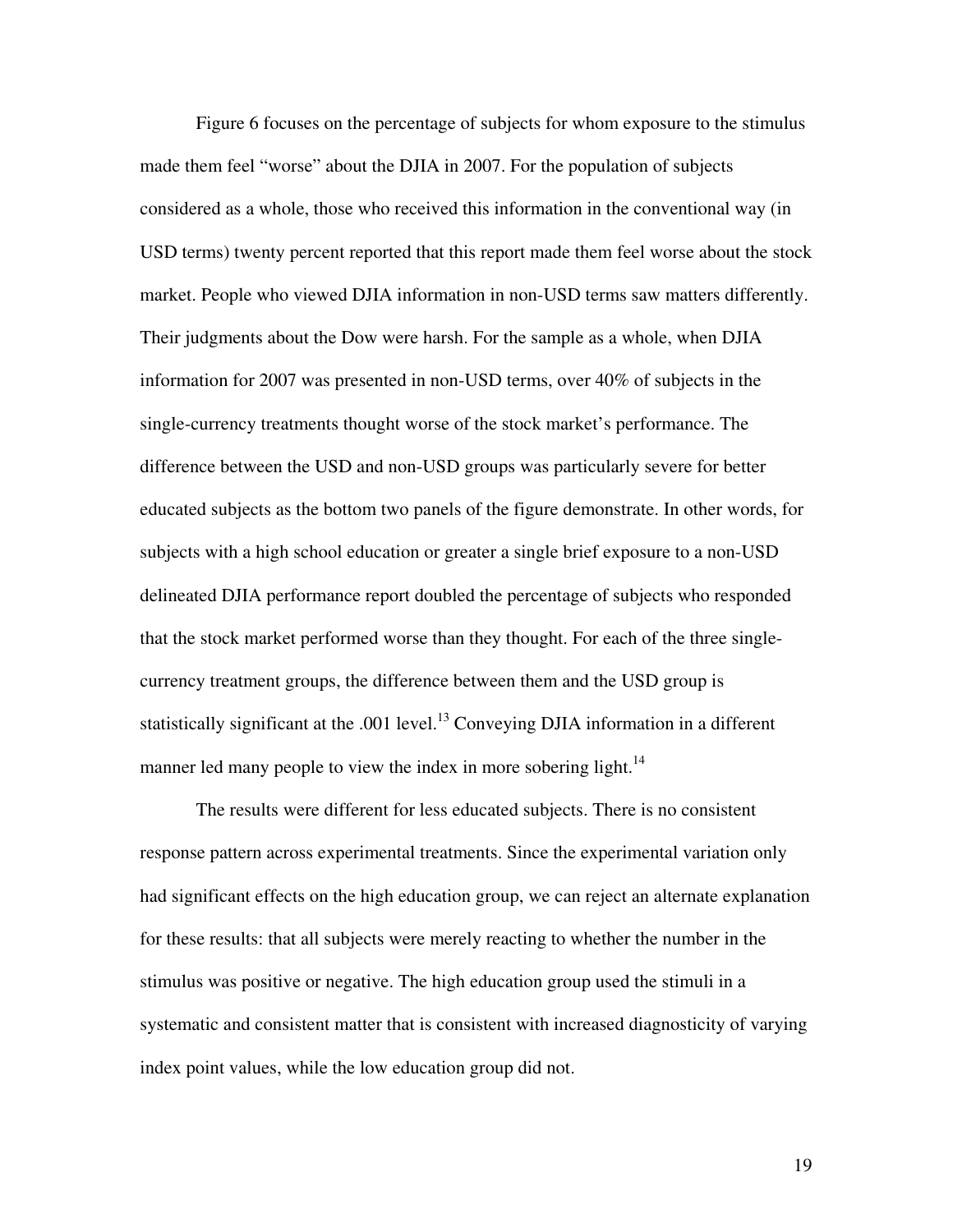To be sure, our results are driven in part by the fact that in 2007, the DJIA "went up" when measured in USD and "went down" when measured in other currencies. But such differences in numerical content can happen *only if* more than one evaluative metric is used. As such, the alternate reports can change the inference that people draw from stock index claims. What this kind of report can do is convert audiences who simply hear "up" as "(absolute and unconditional) up" into audiences who now think "up *with respect to what*?" Once they have such thoughts, the potential wisdom of widely recommended asset allocation strategies (such as international diversification strategies that reduce "home bias" and provide currency hedges), may become more salient.

 Next, we examine the effect of the double-currency treatments. Figure 7 depicts subjects' reactions from these groups relative to the USD group. Again, we display results by education levels. These results mirror the results from the single currency treatments: simple alterations to presentations of stock index information make variations in the relative value of DJIA points increasingly diagnostic (for subjects with a high school education or better). For the subject population as a whole, the direction of the effects in these treatments is the same as described above, though the magnitude of the effect is smaller. Thus, many subjects who completed high school based their stock market, at least in part, on the non-USD content (even though the USD presentation was readily available to them.

#### [Figure 7 about here.]

 To further document whether alternate presentation strategies affect public opinion about the stock market, we next asked subjects, "How would you rate the overall condition of the stock market in the year 2007?" They could respond "Very Good",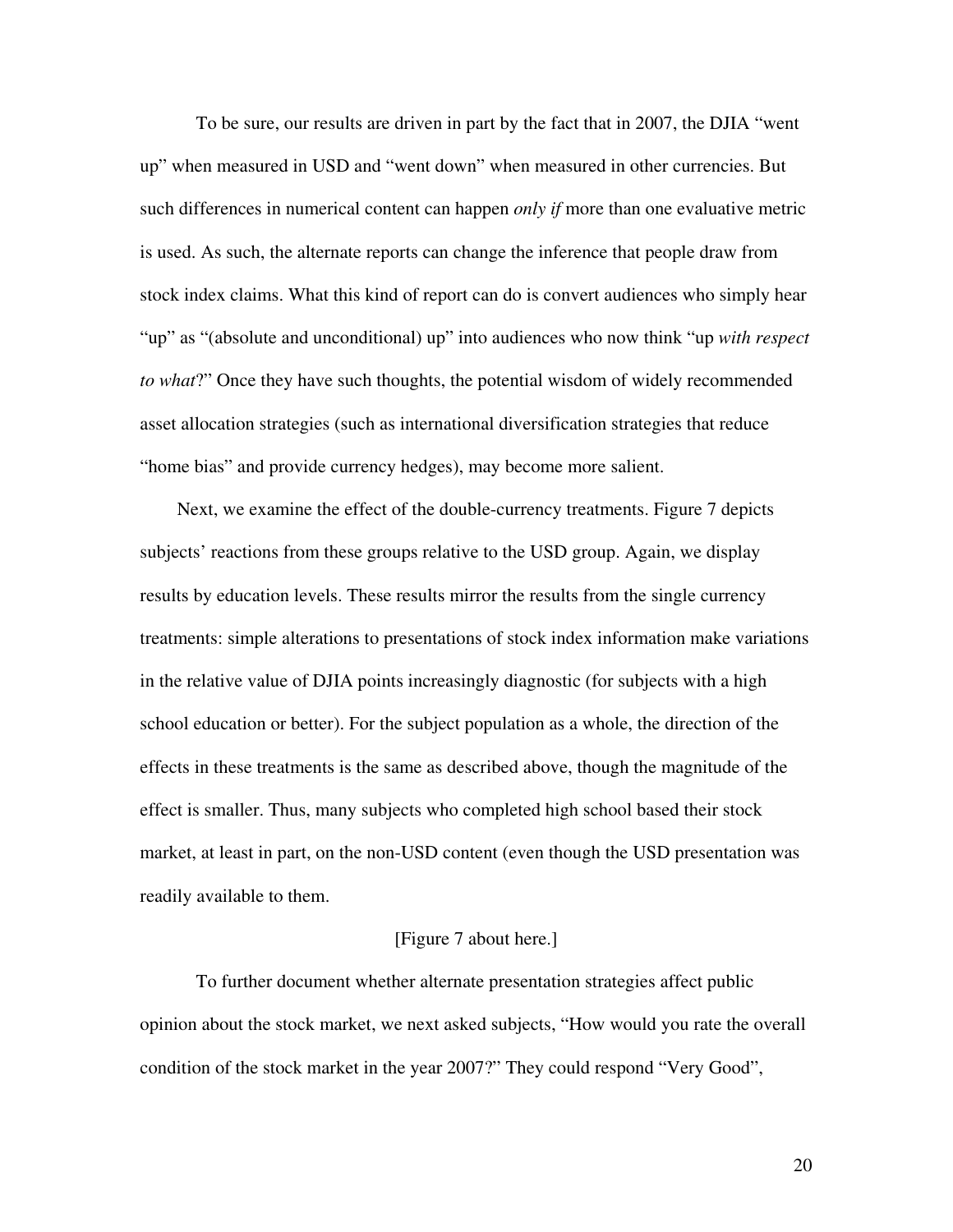"Somewhat Good", "Neither Good nor Bad", "Somewhat Bad", [or] "Very Bad." Figure 8 depicts these results for the single-currency (8a) and double-currency treatment groups (8b), respectively. It highlights the percentage of subjects in each group who responded "somewhat bad" or "very bad" to the question.<sup>15</sup>

## [Figures 8a and 8b about here.]

The results parallel those seen earlier. Subjects in the single-currency treatment groups graded the stock market's health as significantly worse than those who were told about DJIA performance in USD terms -- and as Figure 8a reveals, these differences are particularly stark for those individuals with high levels of education. Results from the double-currency treatments are in the same direction as the single-currency results. Again, as Figure 8b shows, the effect is greater for more educated subjects. Considered altogether, the results from Figures 6-8 suggest that even a single brief exposure to DJIA information presented in non-USD terms can change how people evaluate stock returns.

When media reports fuel "point blindness," they give viewers no motivation to doubt judgments about the stock market that are based on false assumptions about the constant value of a stock index point. But this blindness can cause them to undervalue stocks and stock indices whose values are USD-denominated when the USD is rising against other plausible stores of value and it can lead investors to overvalue stocks and stock indices when the USD falls. Simple changes in the way that stock information is conveyed can help people adjust their expectations in ways that can protect them from suboptimal inferences about relative investment returns that point blindness can cause.

Having established that alternate presentation of stock market information can affect citizens' opinions, the question becomes which alternative presentation to make. In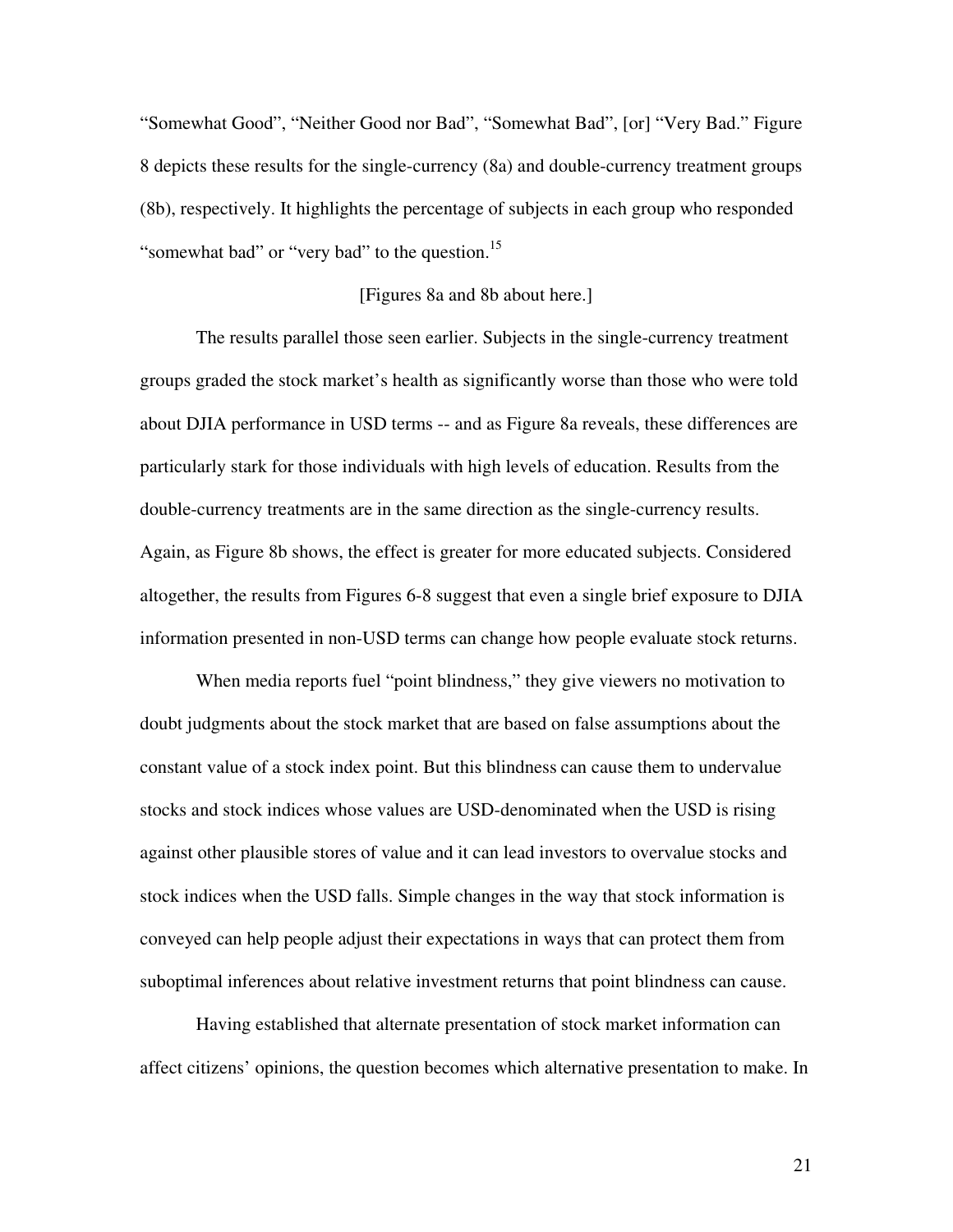our view, the answer to this question depends on the audience. It is arguable that some people would learn more by having DJIA values reported with respect to a consumer price index. Setting aside the debate about which CPI measure one would use (see, e.g., Hausman (2003)) such a comparison would signal the extent to which currency fluctuation affects purchasing power implications of DJIA points. Others might argue that since citizens can purchase gold and since gold has played a global and historic role as a store of value, gold should be the alternate basis of comparison. Following from our reading of the diagnosticity literature, we recommend that the alternative be one that the audience perceives as a credible evaluative metric. As a result, different outlets may choose alternative presentations of stock market indices that best suit their audiences.

Since some readers have asked us to go further in our recommendation, we use the joint lessons of the survey experiment and the thought experiment to produce a brief discussion of why prominent outlets might consider reporting a DJIA-Euro index on a regular basis. This idea would be particularly appropriate for news outlets whose audiences could benefit from comparing the returns of US-based investments to rates of return of investment vehicles based elsewhere.

One reason to use the Euro in addition to the USD is that in recent years, the credibility of Euro-as-reserve-currency has increased. In the first quarter of 2001, for example, 72.3% of the world's reserve currency was held in USD according to International Monetary Fund estimates.<sup>16</sup> By the first quarter of 2007, the last quarter for which non-preliminary data are available as of this writing, this amount fell to 65.1%. Taking up the slack was the Euro. In the first quarter of 2001, 17.7% of the world's reserve was Euro-denominated. By the first quarter of 2007, this amount grew to 25.4%.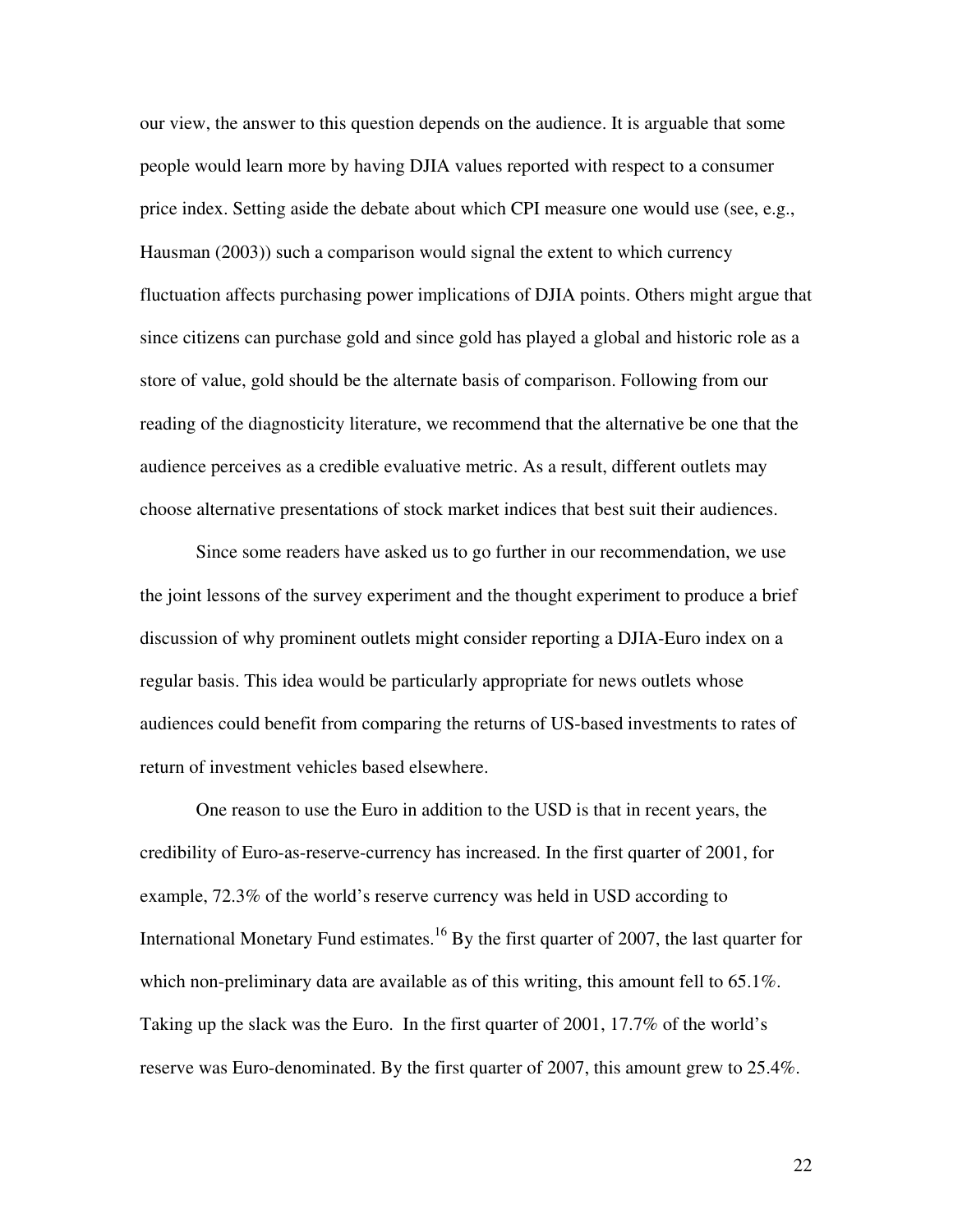From 2001 to 2007, the 7.2 percentage point fall in the USD share of the world's reserve currency was more than matched by the Euro's 7.7 percentage point increase.

This trend is likely to continue. To see why, note that the requirements of a reserve currency are that it be used by a large economy with deep and open financial markets, low inflation, and confidence in its value. The Euro has increasingly satisfied these requirements. The Euro-zone economy (the economies of the 13 European Union members that replaced their national currency with the Euro by the end of 2007) is large. In 2007, its economy was approximately 88% the size of the US economy and accounted for over 22% of Gross World Product.<sup>17</sup> Moreover, the Eurozone also has increasingly deep and liquid financial markets (Chinn and Frankel 2006). As for confidence, the Eurozone economy ran trade surpluses from 2001 to 2007 (see Table 2). So the Euro does not face the same trade-deficit-driven downward pressures on demand for the currency as did the USD in the era on which we focused.<sup>18</sup> Collectively, these facts suggest that the Euro is a focal element of global finance and is viable as an evaluative metric for a growing range of investment-related decisions.

#### [Table 2 about here.]

A second reason to use a DJIA-Euro index is that Americans need not hold all of their assets in USD-anchored instruments. However, in America, as in many countries, "home biases" lead many people to favor domestic instruments over international diversification (see, e.g., Levy and Sarnat 1970, Lewis 1999). As Lütje and Menkhoff 2007:21) explain, "People invest larger shares in home assets than those warranted based upon capital market theory. Hence, they give away available opportunities in order to increase their risk-adjusted returns." They find "home bias" amongst individual investors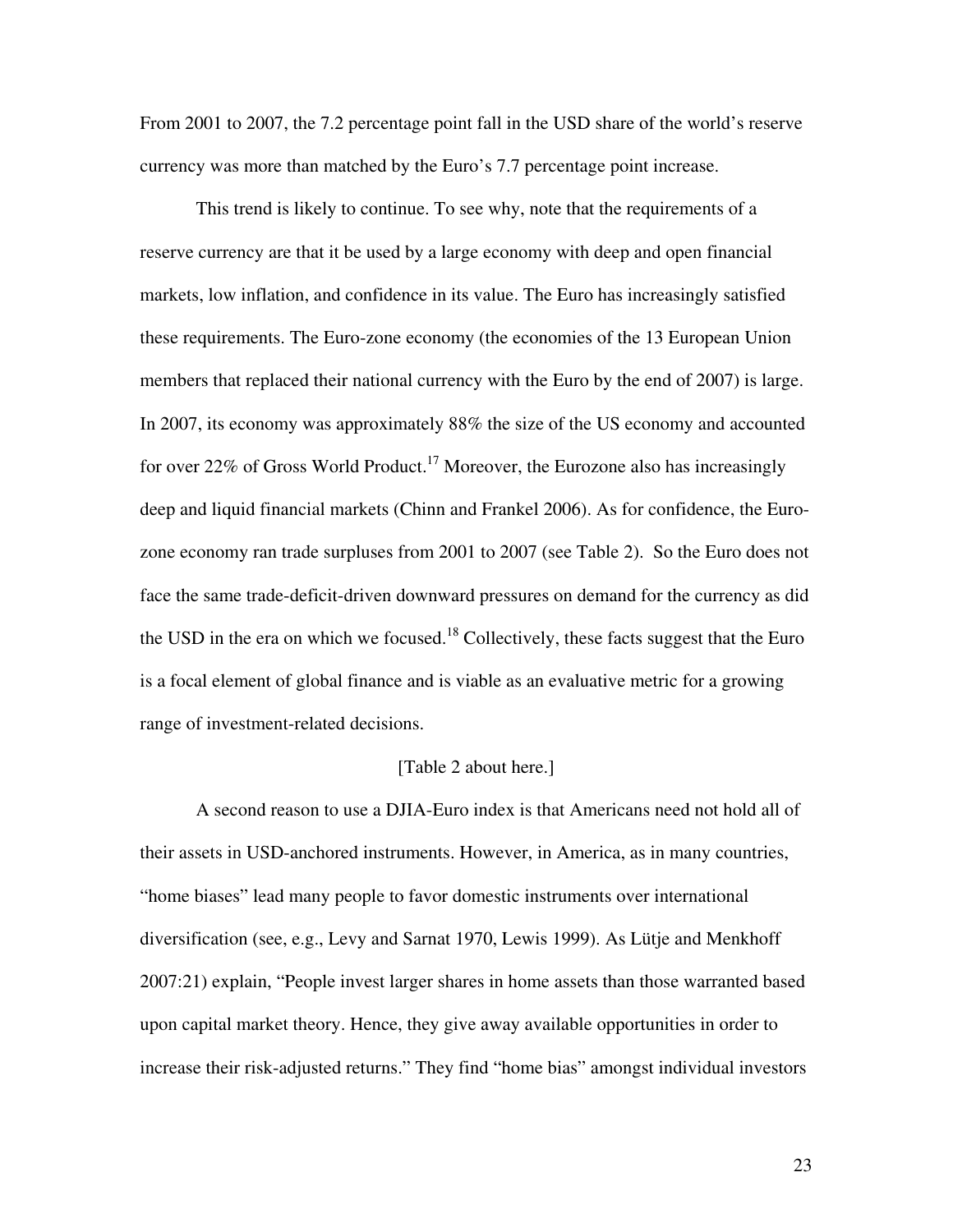as well as mutual fund managers and that "relative return optimism regarding home investments" is an important determinant of "home bias" (2007:22). We contend that regular exposure to stock index information in more than one currency can help investors more easily envision possible benefits of international diversification. In short, countering point blindness can weaken a psychological support for home bias and empower investors who are interested in increasing long-term risk-adjusted returns.

## *Conclusion*

From 2001 to 2007, the DJIA's value soared to new heights – as measured in "points." At the same time, the USD fell precipitously against many other currencies. This decline diluted the value of stock market reports by changing the meaning of claims such as "the Dow was up by 15 points." Indeed, in many periods when the DJIA rose, the USD fell faster. A consequence is that in many cases returns on investments from "the bull market" were unknowingly eclipsed by the return from the long-disparaged investment strategy of putting money under a mattress (e.g., "loonies under a bed.")

Important changes in investor perspectives can come from slight alterations to traditional presentations of stock indices. We show that such alterations can make variations in the DJIA point values diagnostic to many readers. Therefore, we recommend that news outlets – at least occasionally -- offer reports about the DJIA and other indices in terms of other credible evaluative metrics.

As an increasing number of Americans now bear greater risks in planning for their financial futures (Hacker 2006), there is a substantial social benefit to helping them problems that "point blindness" can cause. To that end, we have shown that small changes in the emphasis and content of stock market reports to think differently about an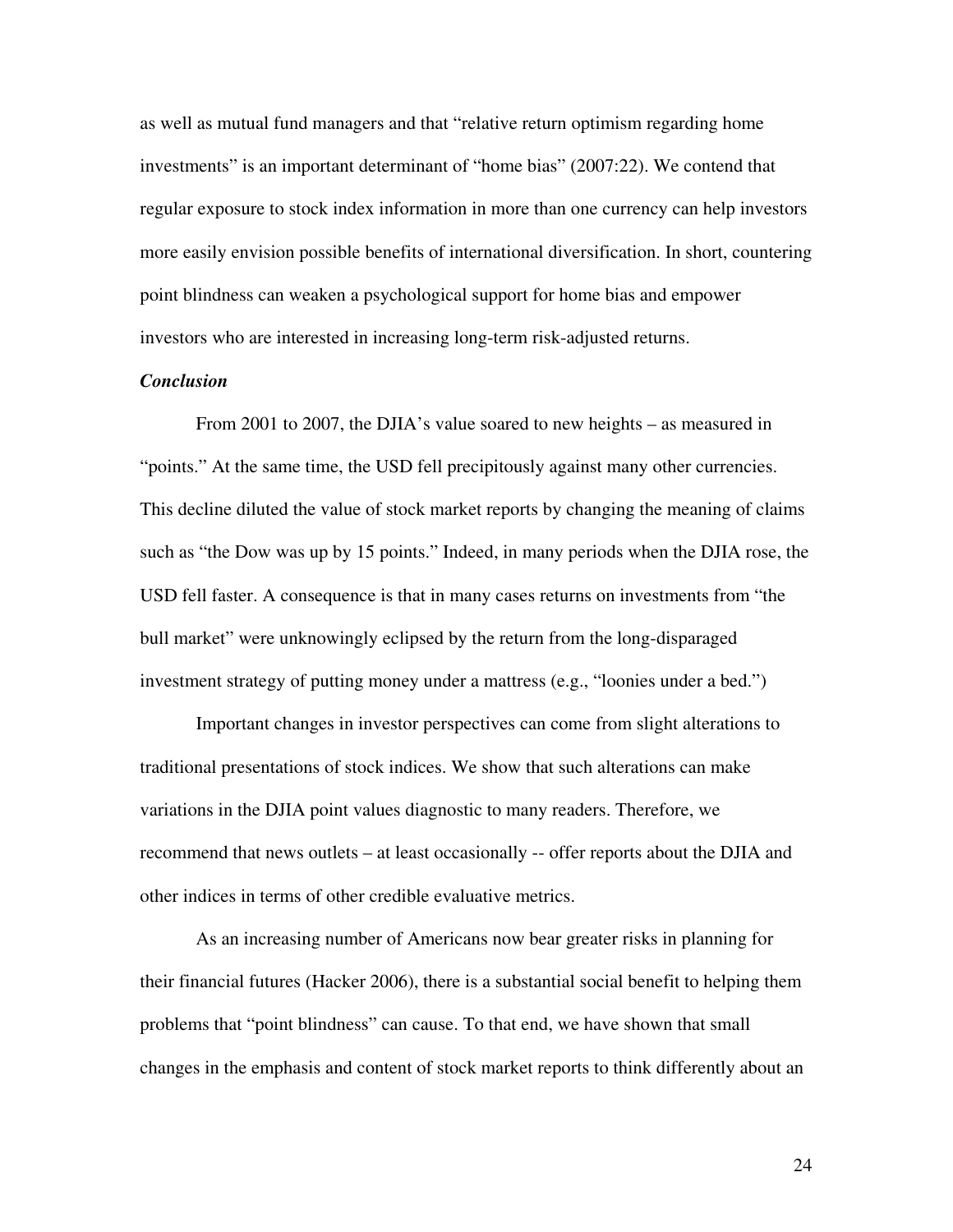important class of assets. Such attentional shifts, in turn, can put investors in stronger positions to protect and enhance their long-run purchasing power.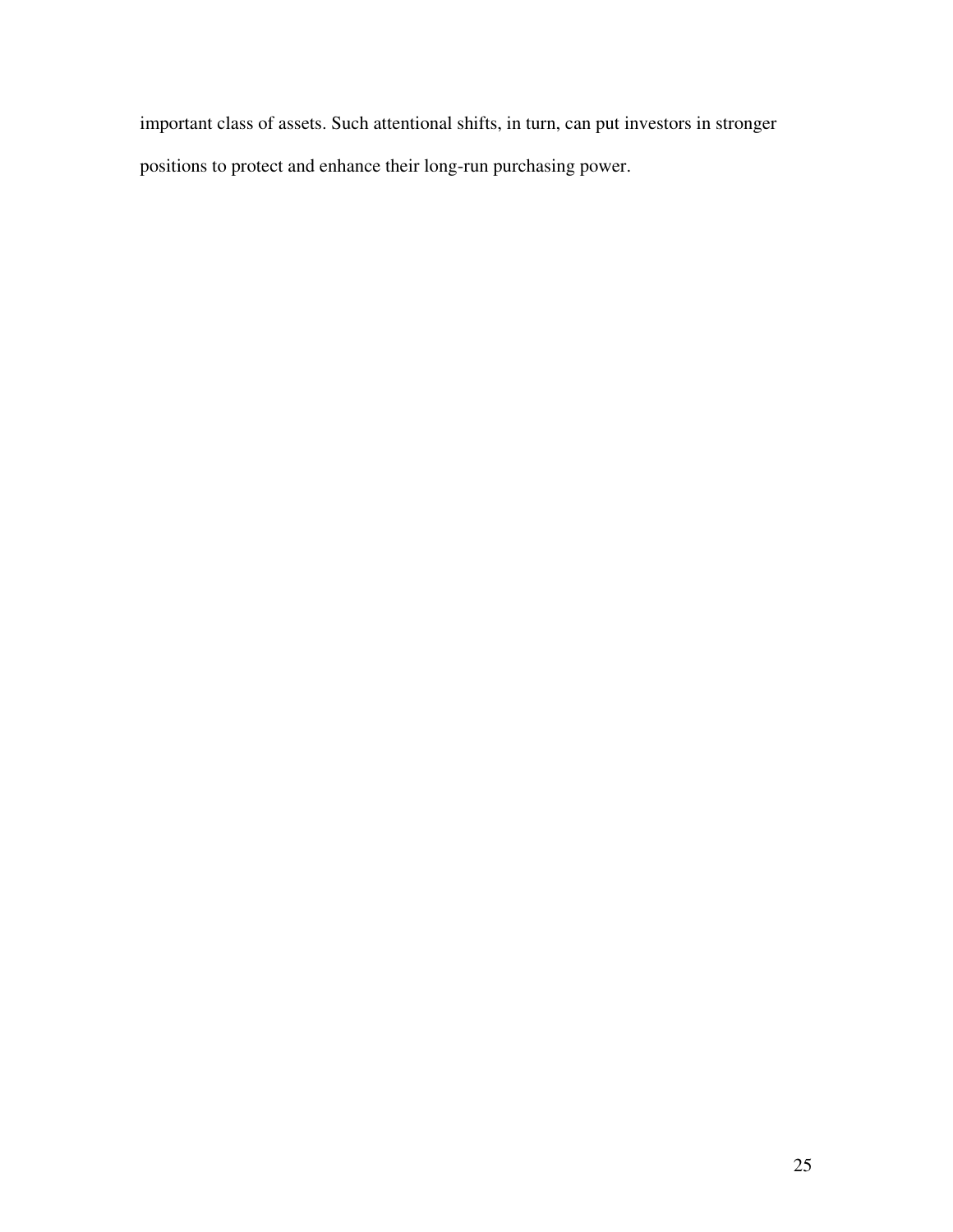# **REFERENCES**

Cohen, Randolph B., Christopher Polk, and Tuomo Vuolteenaho. 2005. "Money Illusion in the Stock Market: The Modigliani-Cohn Hypothesis." *Quarterly Journal of Economics*  120: 639-668.

*The Economist*. 2004. "The Future of the Dollar: The Passing of the Buck." December 2. http://www.economist.com/finance/displayStory.cfm?story\_id=3445928

Einhorn, Hillel J., and Robin M. Hogarth. 1981. "Behavioral Decision Theory: Processes of Judgment and Choice." *Annual Review of Psychology* 32: 53-88.

Fisher, Irving. 1928. *The Money Illusion*. New York: Adelphi.

Gabaix, Xavier, David Laibson, Guillermo Moloche and Stephen Weinberg. 2006. "Costly Information Acquisition: Experimental Analysis of a Boundedly Rational Model." *The American Economic Review* 96: 1043-1068.

Hacker, Jacob S. 2006. *The Great Risk Shift: The Assault on American Jobs, Families, Health Care and Retirement – And How You Can Fight Back*. New York: Oxford University Press.

Hausman, Jerry A. 2003. "Sources of Bias and Solutions to Bias in the Consumer Price Index, *Journal of Economic Perspectives* 17: 23–44.

Hirshleifer, David, and Siew Hong Teoh. 2003. "Limited Attention, Information Disclosure, and Financial Reporting." *Journal of Accounting and Economics* 36: 337- 386.

Kardes, Frank, John Kim, and Jeen-Su Lim. 1994 "Moderating Effects of Prior Knowledge on the Perceived Diagnosticity of Beliefs Derived from Implicit versus Explicit Product Claims." *Journal of Business Research* 29(3): 219-224.

Levy, Haim, and Marshall Sarnat. 1970. "International Diversification of Investment Portfolios." *The American Economic Review* 60: 668-675.

Lewis, Karen K. 1999. "Trying to Explain Home Bias in Equities and Consumption." *Journal of Economic Literature* 37: 571-608.

Lurie, Nicholas H., and Charlotte Mason. 2007 "Visual Representation: Implications for Decision Making." *Journal of Marketing* 71: 160-177.

Lütje, Torben, and Lukas Menkhoff. 2007. "What Drives Home Bias? Evidence from Fund Managers' Views." *International Journal of Finance and Economics* 12: 21.35.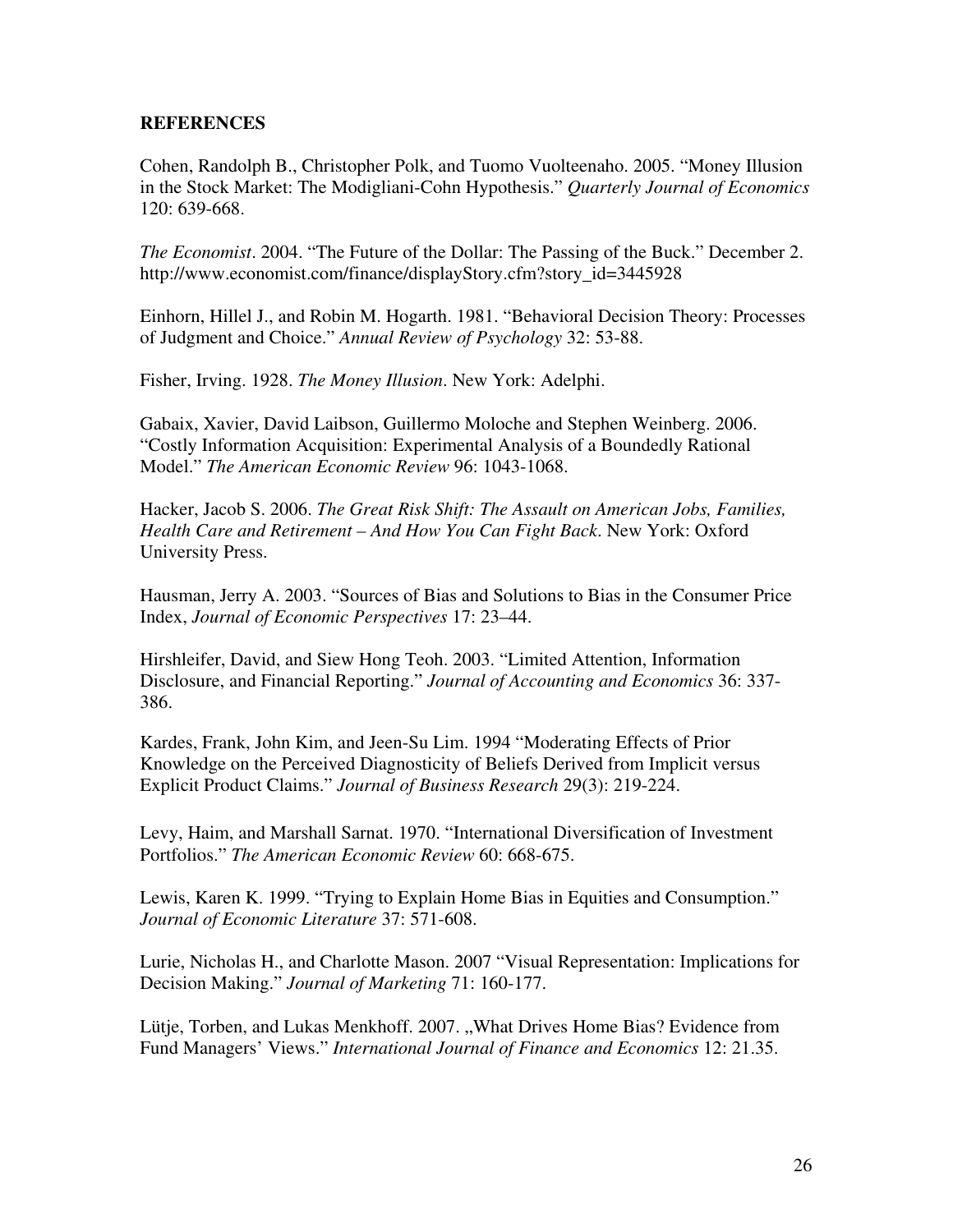Medin, Douglas L., Robert L. Goldstone, and Dedre Gentner. 1993. "Respects for Similarity." *Psychological Review* 2: 254-278.

Modigliani, Franco, and Richard Cohn. 1979. "Inflation, Rational Valuation, and the Market," *Financial Analysts Journal* 35: 24–44.

Norris, Floyd. 2006. "Dow Set a Record in Height, but Weight had a lot to do with That." *New York Times*, October 7, Section C, page 3.

Poterba, James, Joshua Rauh, Steven Venti, and David Wise. 2006. "Defined Contribution Plans, Defined Benefit Plans, and the Accumulation of Retirement Wealth." *National Bureau of Economic Research Working Paper* 12597.

Rao, Ashkay and Kent Monroe. 1988. "The Moderating Effect of Prior Knowledge on Cue Utilization in Product Evaluations." *Journal of Consumer Research* 15 (2): 253-264.

Sausgruber, Rupert, and Jean-Robert Tyran. 2005. "Testing the Mill Hypothesis of Fiscal Illusion." *Public Choice* 122 (1): 39-68.

Shafir, Eldar, Peter Diamond, and Amos Tversky. 1997. "Money Illusion." *The Quarterly Journal of Economics* 112: 341-374.

Shiller, Robert J. 2001. "Exuberant Reporting: Media and Misinformation in the Markets." *Harvard International Review* 23: 60-65.

Simon, Herbert. 1955. "A Behavioral Model of Rational Choice." *Quarterly Journal of Economics* 69: 99-118.

Skov, Richard B., and Steven. J. Sherman. 1986. "Information-gathering Processes: Diagnosticity, Hypothesis-confirmatory Strategies, and Perceived Hypothesis Confirmation." Journal *of Experimental Social Psychology* 22: 93–121.

Social Security Administration. 2007. "Status of the Social Security and Medicare Programs: A Summary of the 2007 Annual Reports. A Message to the Public." http://www.ssa.gov/OACT/TRSUM/trsummary.html

Tyran, Jean-Robert. 2007. "Money Illusion and the Market." *Science* 317: 1042-1043.

Tversky, Amos. 1977. "Features of Similarity." *Psychological Review* 84: 327-352.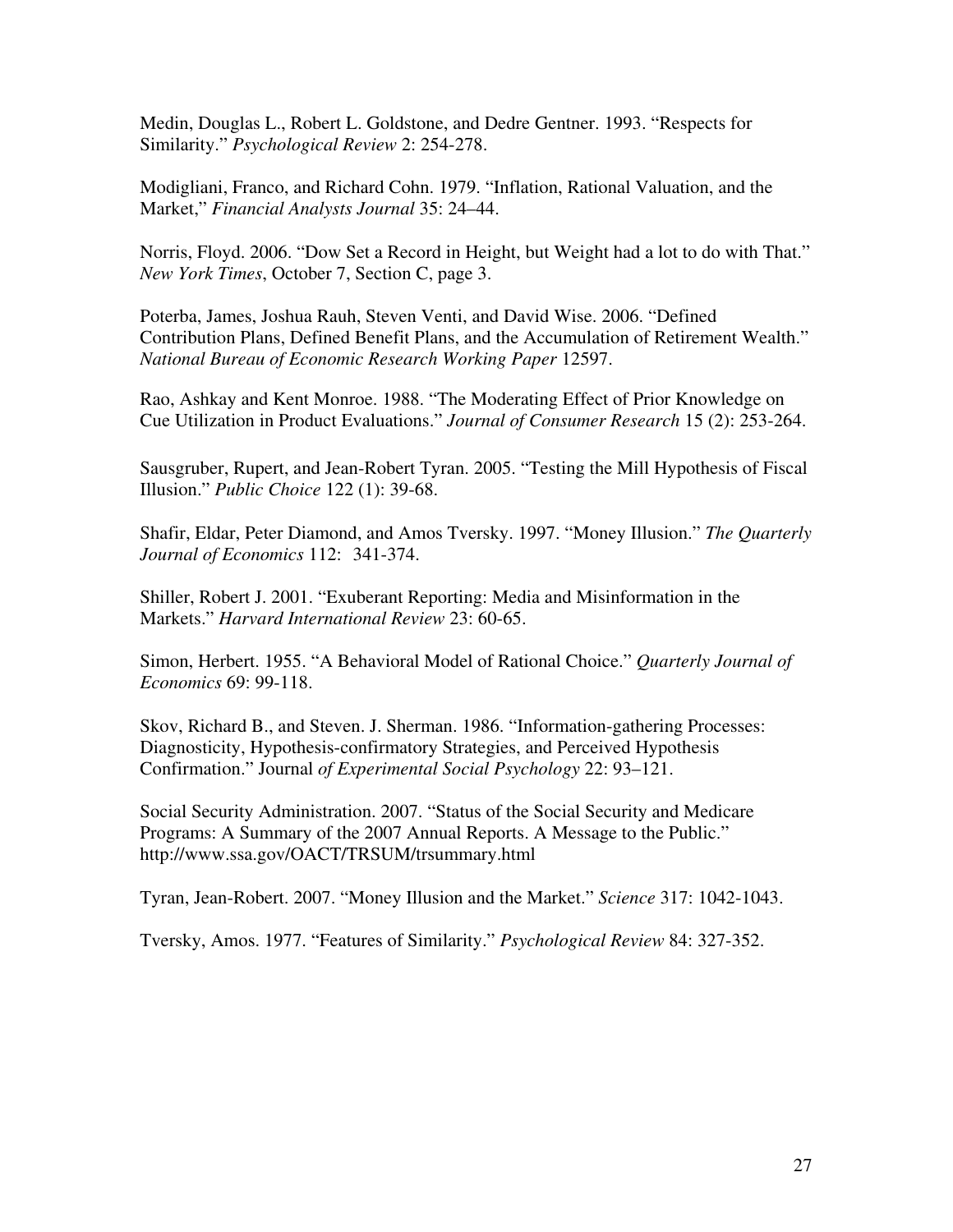|                                                                                                    | Ye s | N <sub>0</sub> | Total Number of<br>applicable<br>a rtic le s: |  |
|----------------------------------------------------------------------------------------------------|------|----------------|-----------------------------------------------|--|
| <b>GRAPHICS</b>                                                                                    |      |                |                                               |  |
| Do e s the article<br>have a<br>graphic?                                                           | 47   | 3              | 50                                            |  |
| If so, does the<br>graphic have DJIA<br>content?                                                   | 28   | 19             | 47                                            |  |
| If so, does the<br>graphic show<br>fluctuations in the<br>DJIA as a function of<br>exchange rates? | 0    | 28             | 28                                            |  |
| FOCALCONTENT                                                                                       |      |                |                                               |  |
| Do e s the article<br>mention the<br>exchange rate?                                                | 10   | 40             | 50                                            |  |
| If so, does it link a<br>USD exchange rate<br>to the DJIA?                                         |      | 9              | 10                                            |  |
| Numberofall<br>articles linking a USD<br>exchange rate to<br>the DJIA.                             |      | 49             | 50                                            |  |

# **Table 1. Outcome of Content Analysis**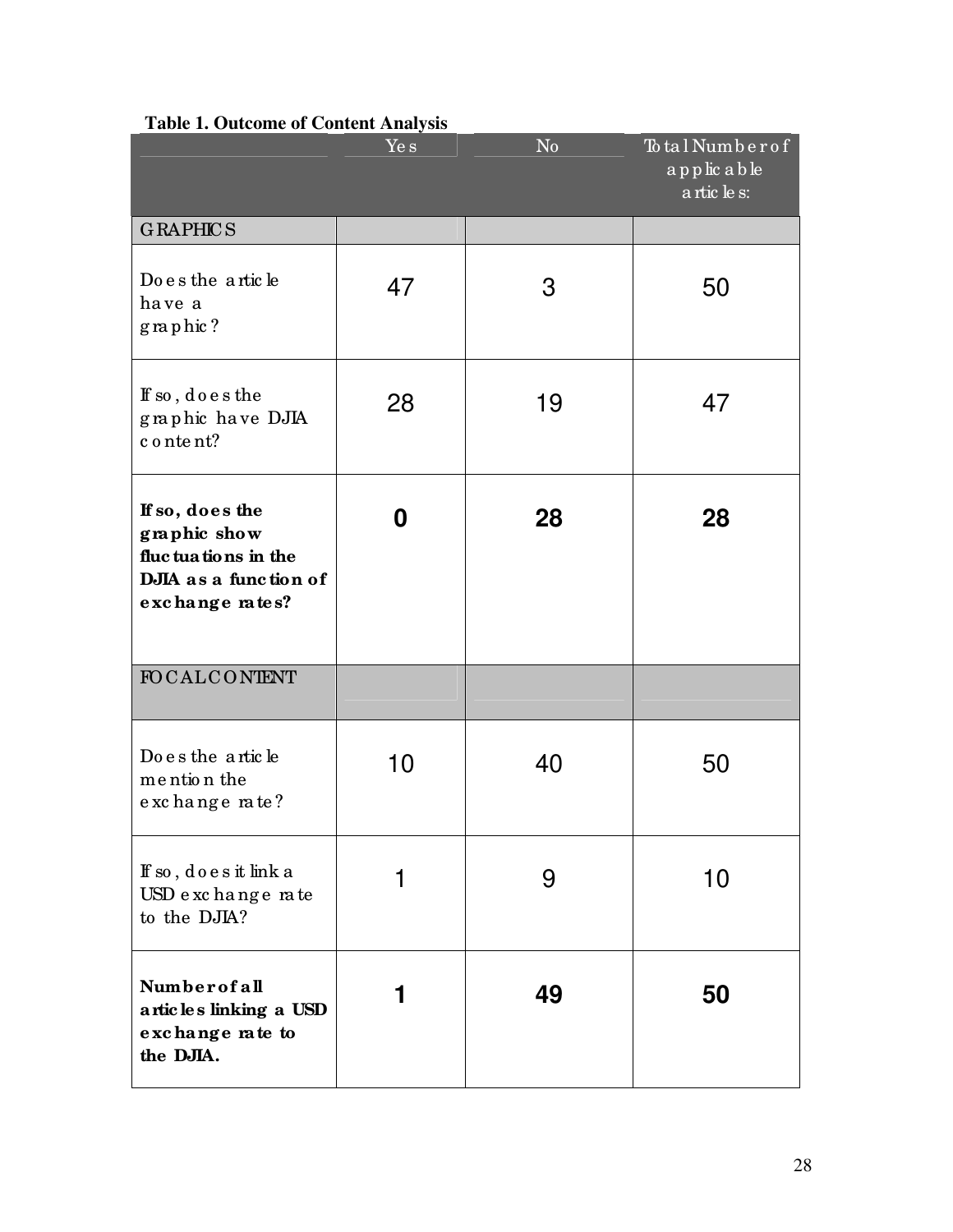|            | 2001       | 2002       | 2003       | 2004       | 2005       | 2006       | 2007       |
|------------|------------|------------|------------|------------|------------|------------|------------|
| <b>USA</b> | $-450$     | $-507$     | $-578$     | $-707$     | $-825$     | $-881$     | $-854$     |
|            | $(-4.4\%)$ | $(-4.8\%)$ | $(-5.3\%)$ | $(-6.1\%)$ | $(-6.6\%)$ | $(-6.7\%)$ | $(-6.2\%)$ |
| Canada     | $+33$      | $+25$      | $+28$      | $+25$      | $+28$      | $+32$      | $+46$      |
|            | $(4.6\%)$  | $(3.4\%)$  | $(3.2\%)$  | $(2.5\%)$  | $(2.5\%)$  | $(2.5\%)$  | $(3.2\%)$  |
| Eurozone   | $+76$      | $+140$     | $+138$     | $+134$     | $+77$      | $+186$     | $+78$      |
|            | $(1.2\%)$  | $(2.0\%)$  | $(1.6\%)$  | $(1.4\%)$  | $(0.8\%)$  | $(0.2\%)$  | $(0.6\%)$  |

**Table 2: Balance of Trade as Percentage of GDP in billions of home currency.** 

Source: Euromonitor International, International Monetary Fund. Accessed via the Global Market Information Database. The Eurozone included 12 countries from 2001 to 2006. Slovenia was added in 2007.



**Figure 1. Returns from Loonies Under a Bed and One Share of the DJIA Assuming a Purchase Date of January 2, 2001.**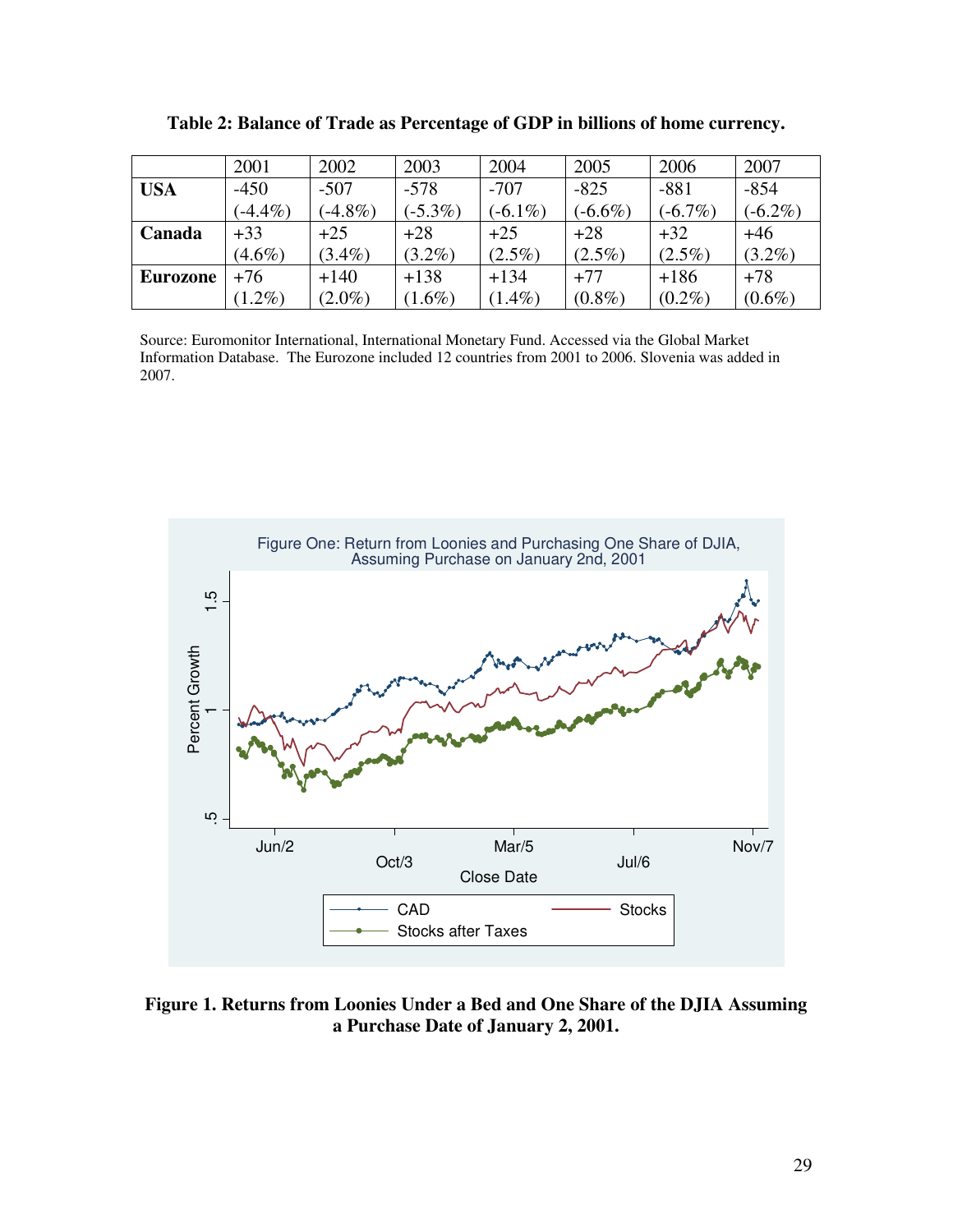

Data on DJIA closing prices and CAD exchange rates was obtained using Global Financial Data. Data on dividends, splits and spin-offs was obtained using the Bloomberg Database and through direct contact with DJIA companies.

## **RED pixels: CAD return beats "one share of the DJIA" return.**

**Green pixels: "one share of the DJIA" return beats CAD return.** 

**Horizontal axis includes all purchase dates 1/2/01 to 12/31/06 (left-to-right). Vertical axis contains all "cash in" dates 1/1/02 to 12/31/07 (top-to-bottom). Post-tax returns compared.** 

**Figure 2. Returns from Options 1 and 2 for all possible holding periods of one year or greater, 2001-2007.** 

Note for reviewers from Footnote 6: "The reason that more than 9 percent of the figure appears to be red is that this image is made of far less than 1.1 million pixels. Since all pixel-reducing coloration algorithms that we could have used produce a visual bias, we chose an algorithm that has a bias towards green pixels."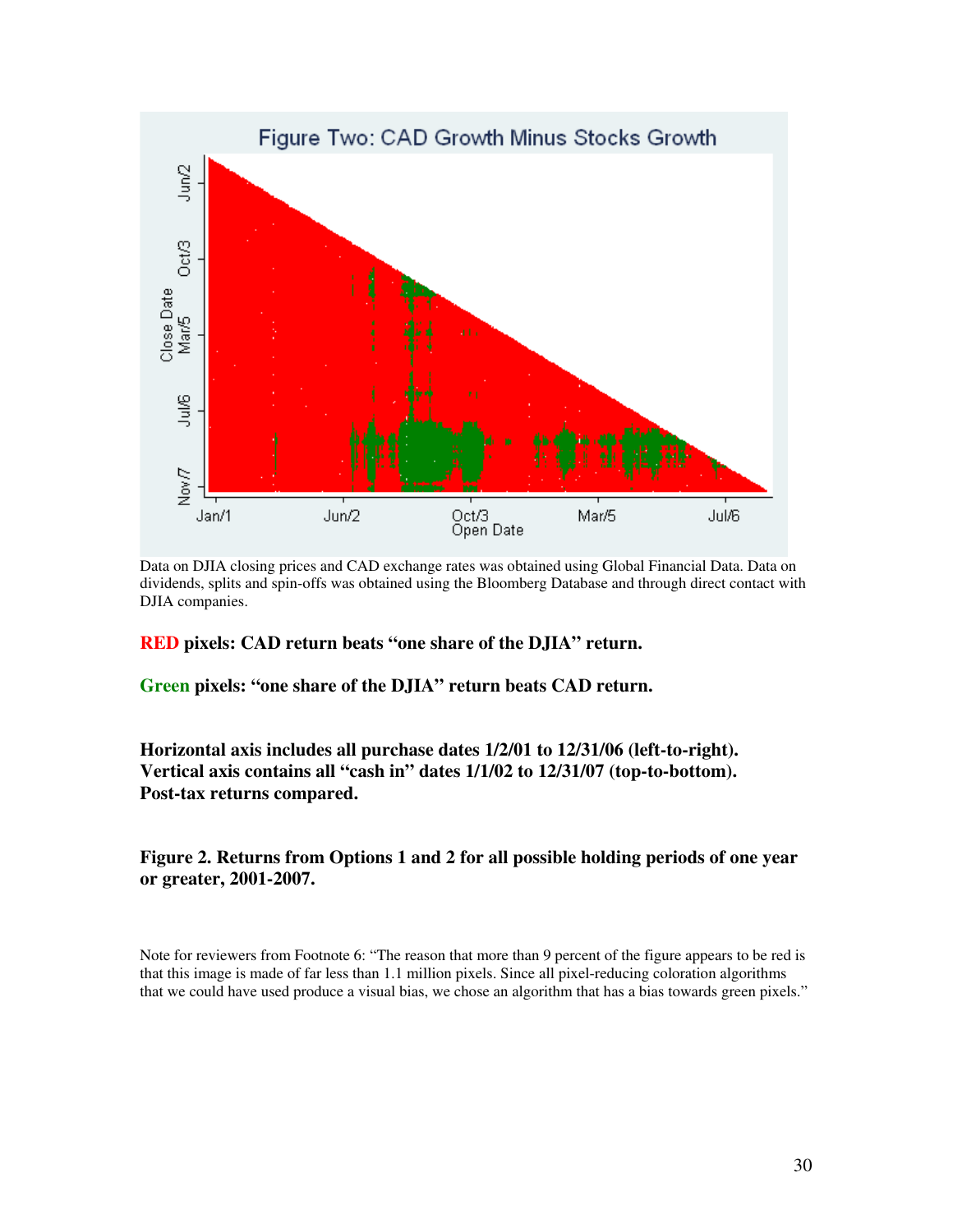

Results obtained using closing exchange rates as reported by Global Financial Data.

# **Figure 3. Buying a Share of the DJIA versus Holding Twenty-Six Currencies Under a Bed, 2001-2007**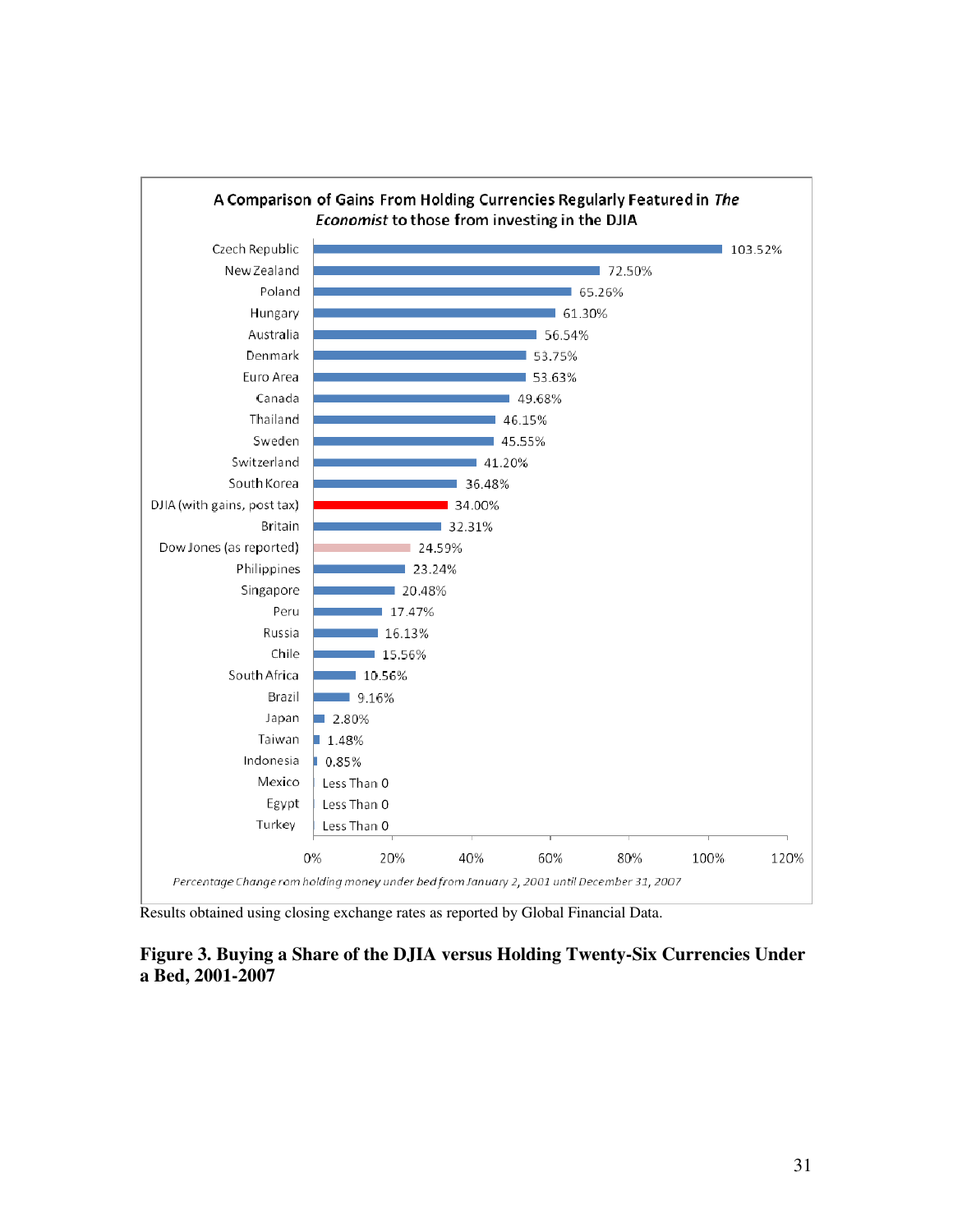

CAD and Euro comparisons use daily closing prices as reported by Global Financial Data. Gold comparison uses the daily price of an ounce of gold as reported by Global Financial Data.

**Figure 4a. Decline of USD relative to CAD, Euro, and Gold**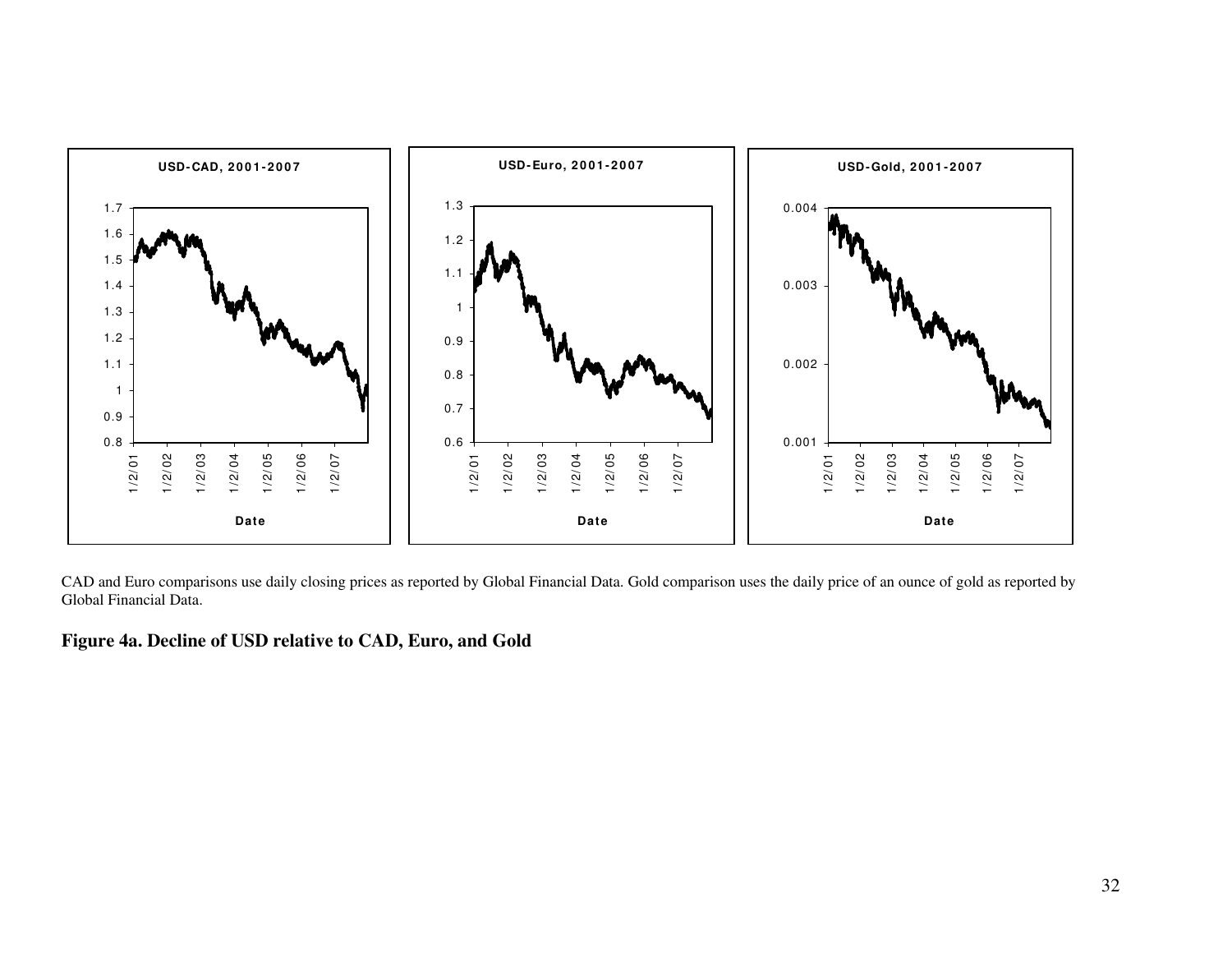

DJIA-Gold values are computed as follows. We begin by taking the number of USD that equals the average DJIA closing point total for January 2001. This is 10682.74 USD. Then, for every day in our series, we use the daily price of an ounce of gold to compute the ounces of gold that one share of the DJIA could purchase on that day. In order to normalize these numbers in terms of DJIA points, we then multiplied these numbers by 10682.74, thereby creating a number that is relative to the average closing value of the DJIA in January 2001. CAD and Euro comparisons use daily closing prices. All data obtained via Global Financial Data

**Figure 4b. DJIA value relative to CAD, Euro, and Gold, 2001-2007.**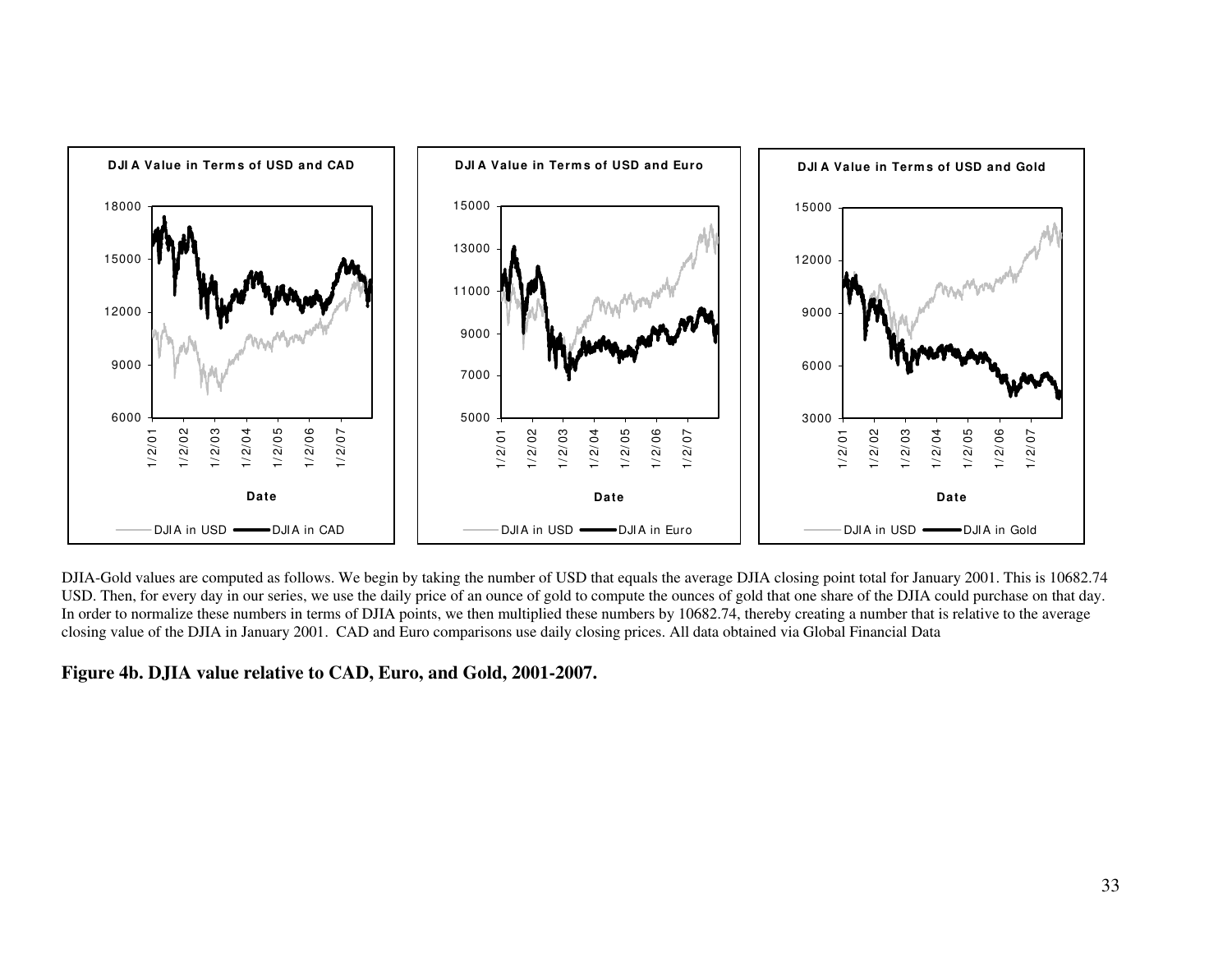

**Figure 5. Experimental Design. Each subject is equally likely to be assigned to one of the pictured groups.**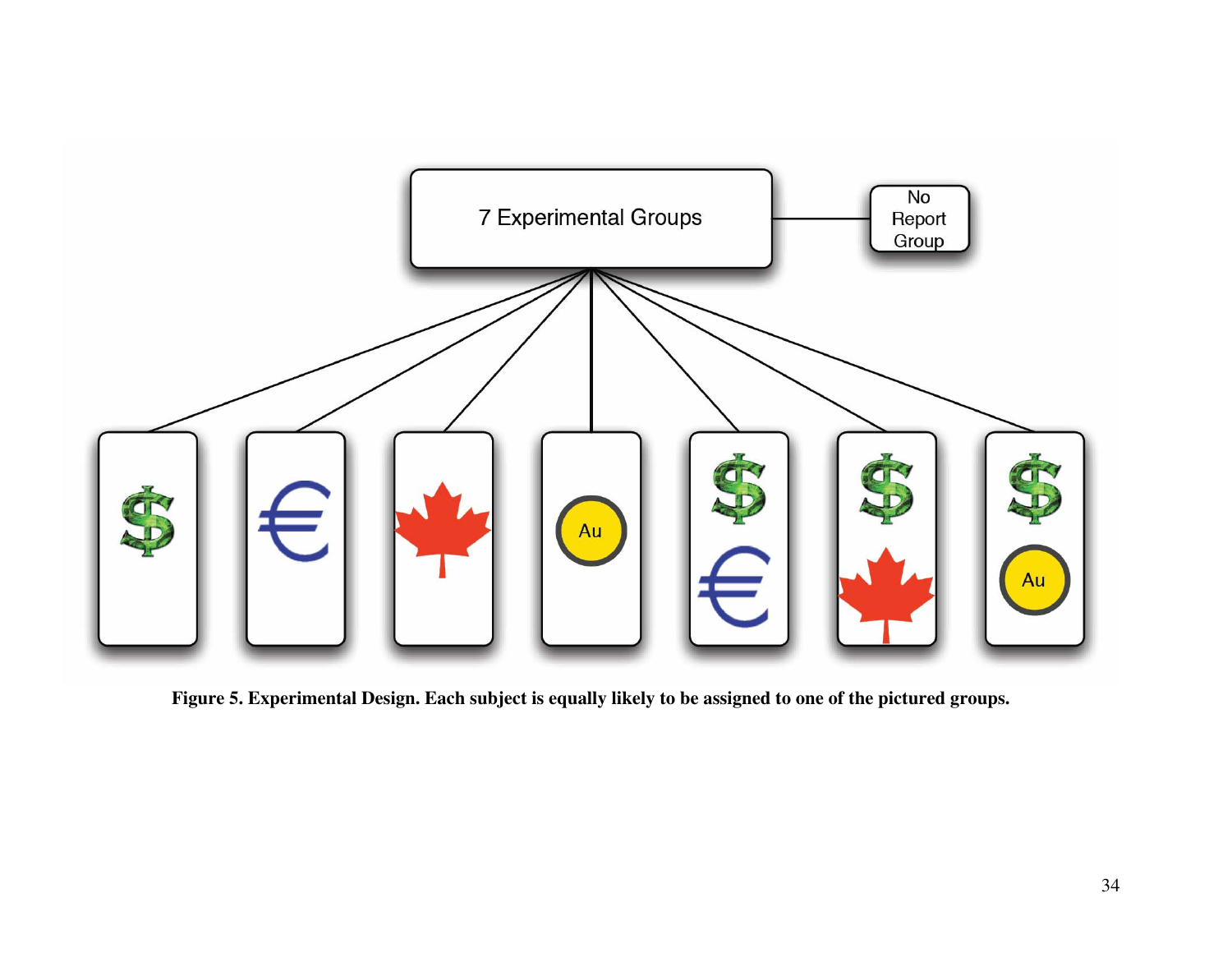





**Figure 6: Percent of Subjects who responded "Somewhat Worse" or "Much Worse" to "Given what you have just read" question after observing DJIA information in USD, CAD, Euros, or Gold. \*\*\* denotes p < .01.**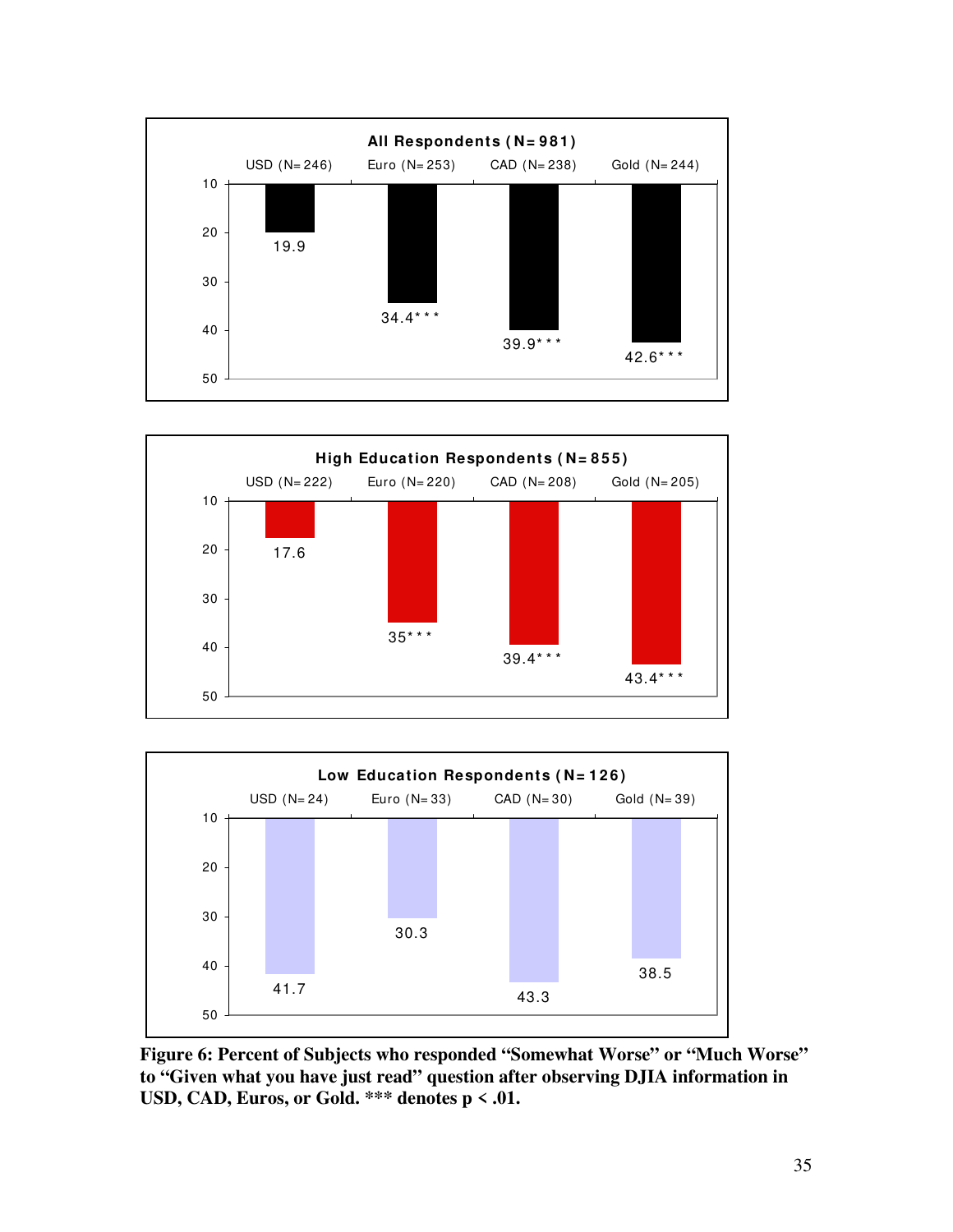





**Figure 7: Percent of subjects who responded "Somewhat worse" or "Much worse" to "Given what you have just read" question after observing DJIA information in**  double-currency treatment groups.  $*$  denotes  $p \le 0.1$ ,  $**$  denotes  $p \le 0.05$ , and  $***$ **denotes p < .01.**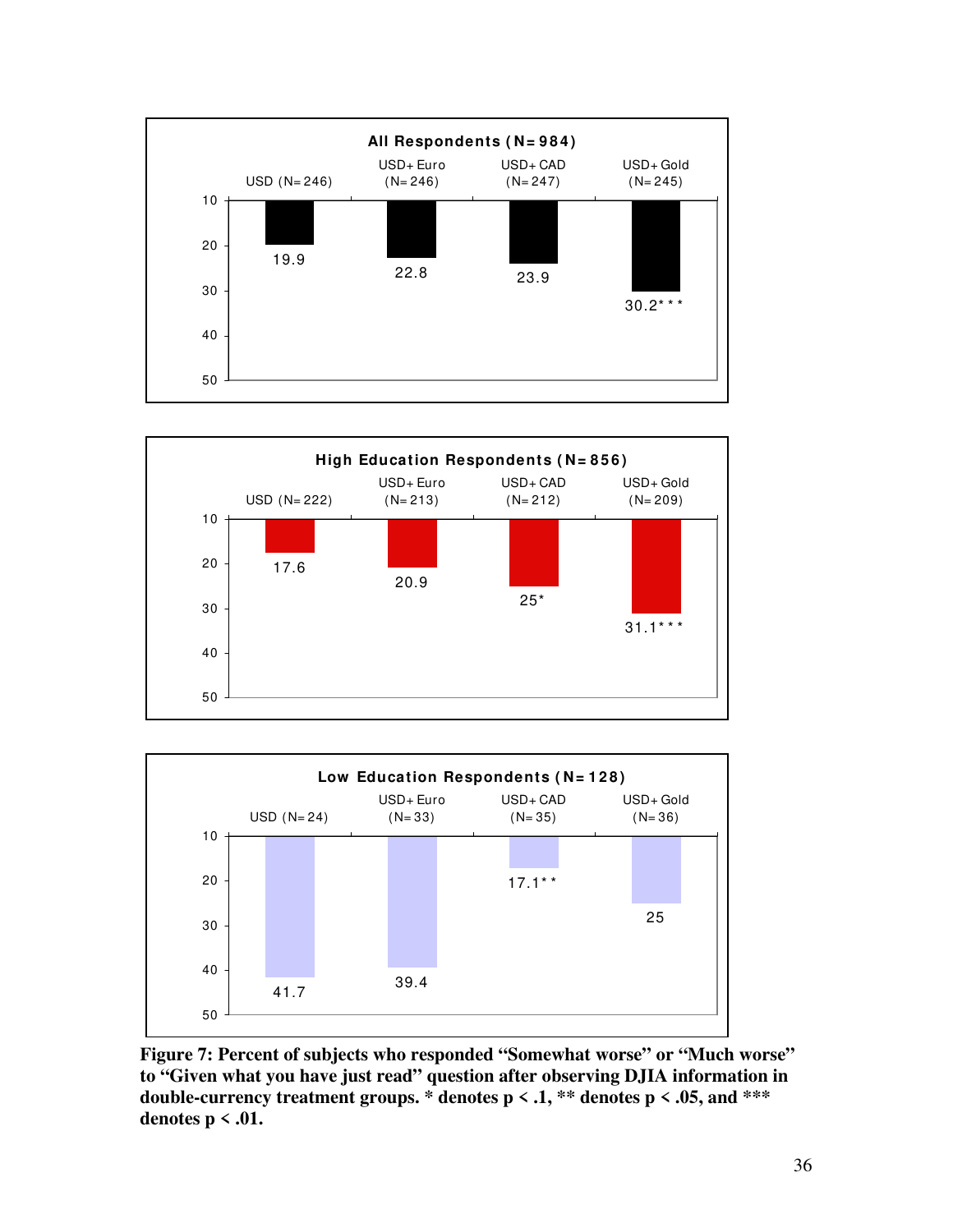





**Figure 8a: Percent of subjects who responded "Somewhat bad" or "Very bad" to "Overall condition" question after observing DJIA information in single-currency treatment groups. \*\*\* denotes p < .01.**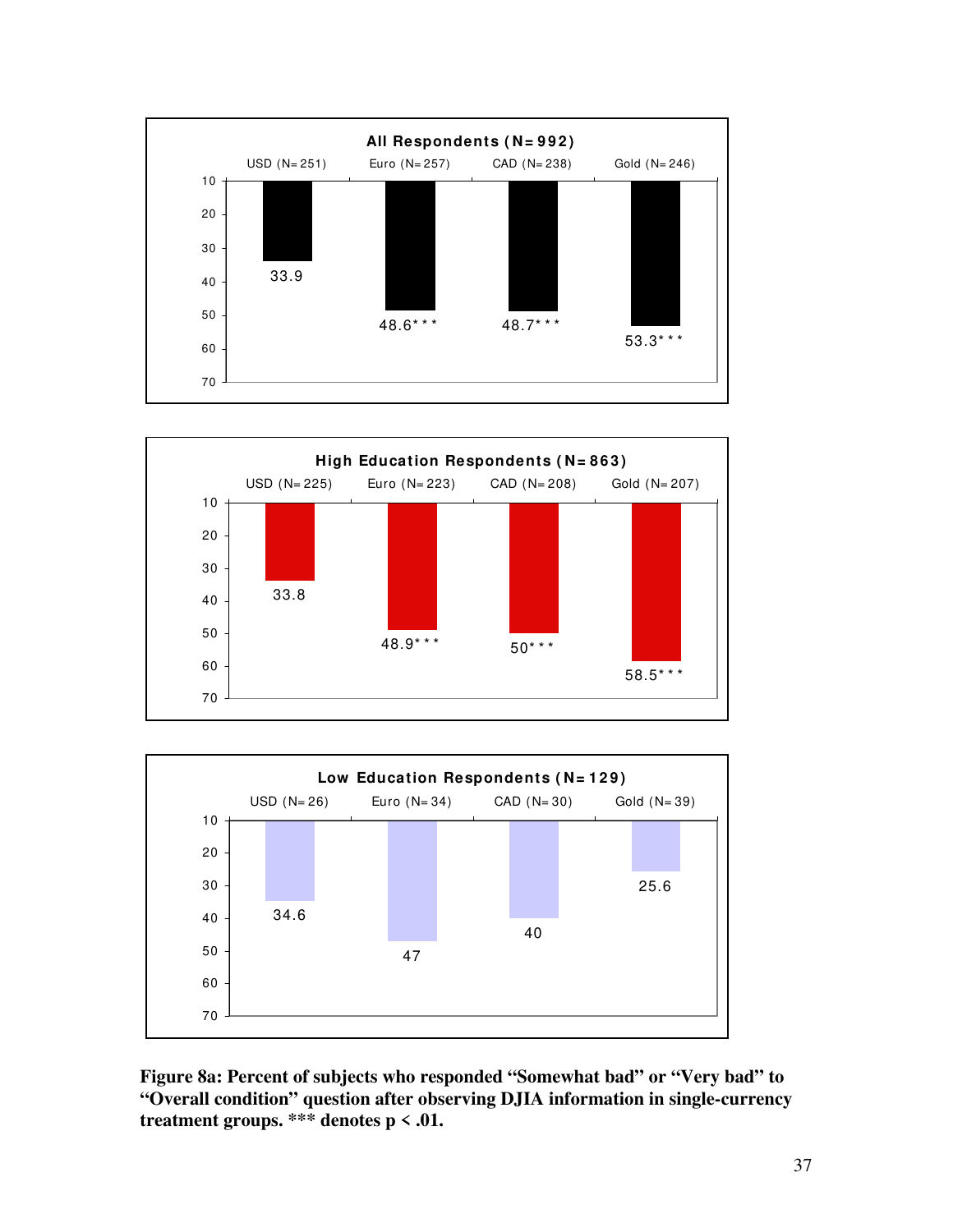





**Figure 8b: Percent of subjects who responded "Somewhat bad" or "Very bad" to "Overall condition" question after observing DJIA information in double-currency treatment groups. \*\*\* denotes p < .01.**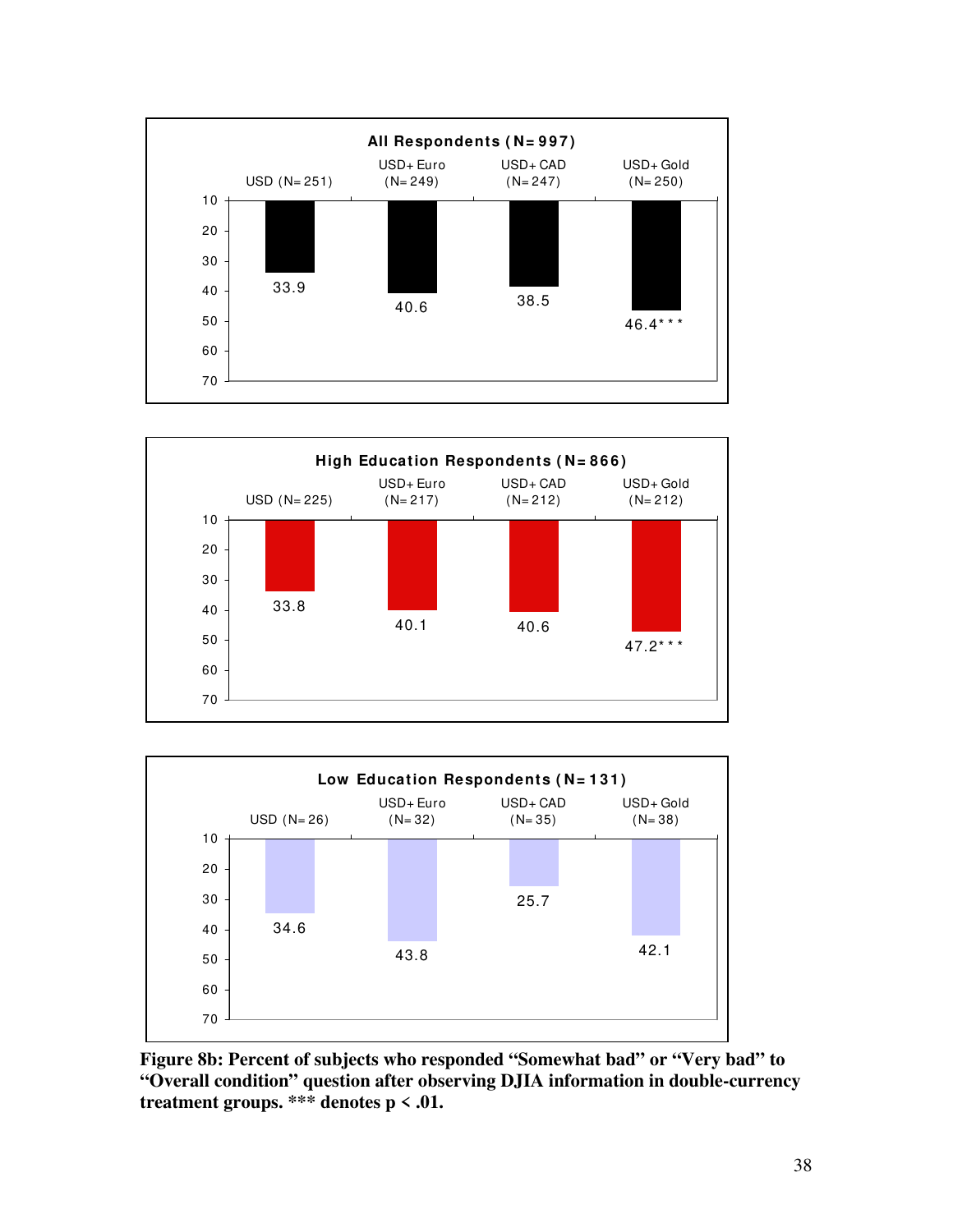# **ENDNOTES**

 1 Whether the federal government will sustain Social Security at current levels for future generations or cut benefits is an open question. According to the report, "Social Security could be brought into actuarial balance over the next 75 years in various ways, including an immediate increase of 16 percent in payroll tax revenues or an immediate reduction in benefits of 13 percent or some combination of the two. Ensuring that the system is solvent on a sustainable basis beyond the next 75 years would require larger changes. To the extent that changes are delayed or phased in gradually, larger adjustments in scheduled benefits and revenues would be required that would be spread over fewer generations."

 $2^2$  The exception is at the moments when the divisor is changed. At such moments, which occur several times per year, there is a discrete jump from one linear dollar-points correspondence to another.

 $3$  At the time, American Telephone and Telegraph was the residual of a once larger entity. It shrank after agreeing to breakup as part of an antitrust settlement with the US Department of Justice. Several splinter companies became known as "baby bells." One "baby bell," SBC Communications, bought the remains of its former parent in 2005. It renamed the merged entity AT&T. "The new AT&T" is now part of the DJIA.

 $4$  If on 1/2/01, the subject purchased 6.506432 shares of DJIA stock, the summed listing price of one share of each of the original 30 stocks on 12/31/07 was 2064.43 USD. Adding revenues accruing to shareholders from splits, spinoffs, and dividends (219.42 USD) and multiplying by 6.506432 yields a cumulative value on 12/31/2007 of 14859.70 USD. To simplify the calculation, we assume that in the case of spinoffs the investor takes the cash value of newly offered shares (i.e., we treat spinoff proceeds as dividends).

 $<sup>5</sup>$  Consider an alternate interpretation of this result. On January 2, 2001, let the subject purchase "one share</sup> of the DJIA" for the USD equivalent of 15,877.67 CAD. The post-tax return from selling these assets on December 31, 2007 is the USD equivalent of 14176.45 CAD. *This is 1701.22 CAD less than her original investment*. Measured in CAD, the DJIA investor *is worse off financially*. Indeed, on any day that the loonie line is north of the DJIA line in Figure 1, DJIA investors lost value when in CAD terms.

<sup>6</sup> This argument parallels Modigliani and Cohn (1979), who argued that investors who fail to adjust longterm expectations about expected growth to variations in price levels overvalue stocks when inflation is high and undervalue them when inflation is low (also see Cohen, Polk, and Vuolteenaho (2005)).

 $^7$  http://www.nytimes.com/2007/07/14/business/14markets.html. On July 13 and 14, 2007, the New York Times published four articles about the DJIA. Of these four articles, only the article cited in the text also mentioned the declining value of the USD.

<sup>8</sup>The search was conducted using Lexis-Nexis. The dates of the DJIA records in the last quarter of 2006:October 3, 2006 (11727.34); October 5, 2006 (11866.69); October 10, 2006 (11867.17); October 12, 2006 (11947.7); October 13, 2006 (11960.51); October 16, 2006 (11980.6); October 18, 2006 (11992.68); October 19, 2006 (12011.73); October 23, 2006 (12116.91); October 24, 2006 (12127.88); October 25, 2006 (12134.68); October 26, 2006 (12163.66); November 8, 2006 (12176.54); November 14, 2006 (12218.01); November 15, 2006 (12251.71); November 16, 2006 (12305.82); November 17, 2006 (12342.56); December 14, 2006 (12416.76); December 15, 2006 (12445.52); December 19, 2006 (12471.32); and December 27, 2006 (12510.57).

 $9$  We excluded the "Inside" and "Today in Business" features, as they simply tease inside content by providing verbatim quotes from full articles. We coded each article for the following characteristics: (1) Did the article have a graphic? (2) What did this graphic show? (3) Did the article mention the exchange rate? If so, where did this appear? (4) Did the article mention the trade deficit? If so, where in this article did this appear? (5) Did the article explain how changes in the dollar/trade deficit affect the DJIA? (6) Did the article mention the Dow being a "dollar-weighted" index? Three coders (Grafstrom, Krupnikov, and McGovern) performed the analysis. Two coders analyzed each article independently. Overall, the intercoder reliability was 0.88.

<sup>10</sup> The survey began with all subjects answering the question, "What does the Dow Jones Industrial Average measure? The number of people who work for the Dow Jones company, the value of the stocks of major American companies, [or] the height of buildings used in industrial production." Over ninety-eight percent of subjects answered this question correctly. Next, all subjects were shown the correct answer. The purpose of this question was to document subjects' abilities to understand the content of our experimental stimuli and to provide a needed definition to subjects who did not answer the question correctly. For the